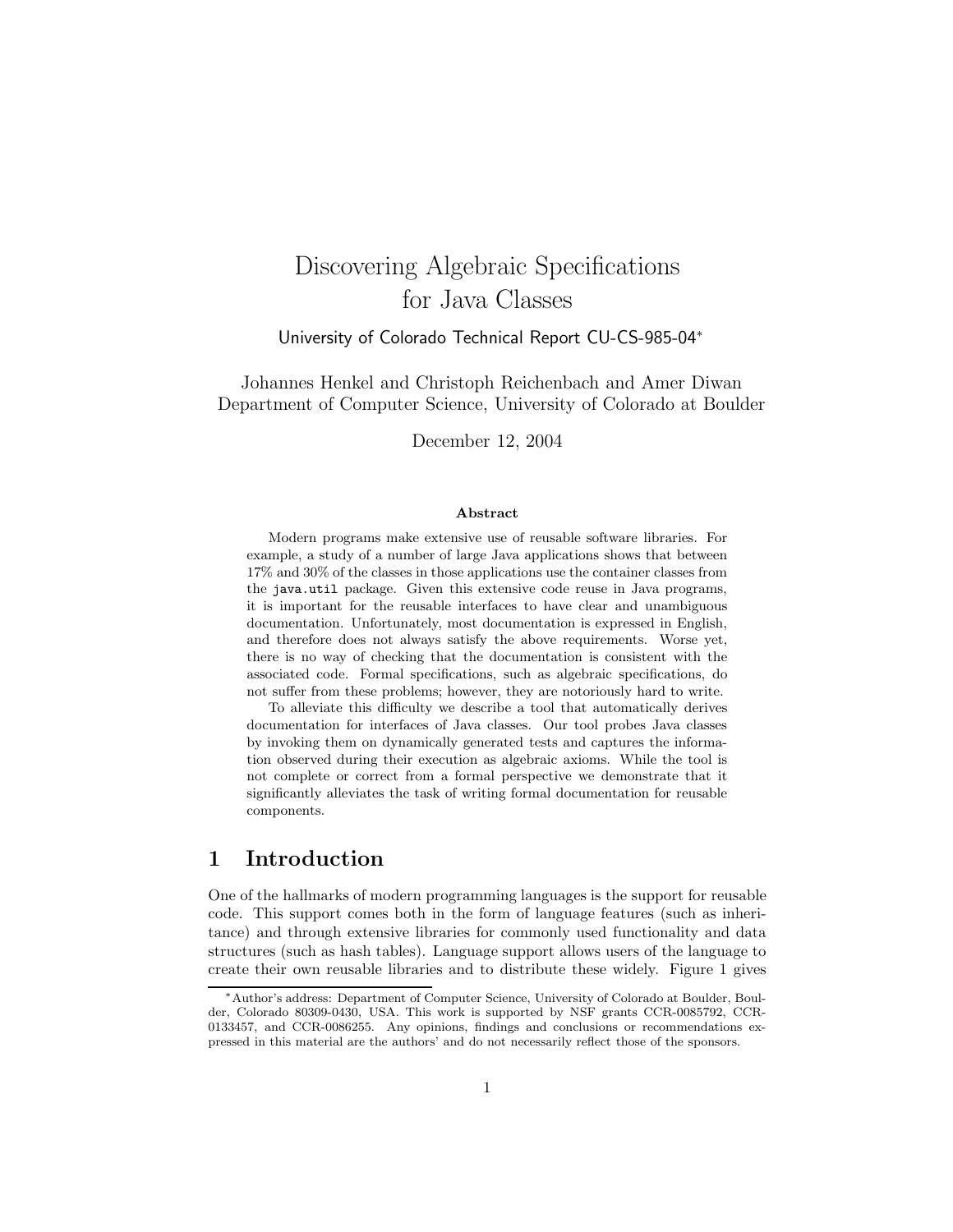|                        | $\#$ classes | $#$ using containers |
|------------------------|--------------|----------------------|
| Jedit 4.1              | 644          | $123(19.1\%)$        |
| Xalan J $2.5.2$        | 2,395        | 398 (16.6%)          |
| Jakarta Velocity 1.1b1 | 2,610        | 780 (29.9%)          |
| Apache Tomcat 5.0.19   | 3.959        | $1,084$ $(27.4\%)$   |
| Eclipse 3.0-M7         | 21,774       | $4,757$ $(21.8\%)$   |
| <b>JBoss 4.0.0DR2</b>  | 32,820       | $7,888$ $(24.0\%)$   |

Figure 1: Use of containers based on Java container interfaces in typical Java programs

the number of classes in several Java applications that use the reusable container classes from the java.util package. We see that a significant fraction of classes in Java applications take advantage of these reusable containers.

Since Java applications rely so heavily on libraries, it is crucial for the libraries to be documented in a clear and unambiguous fashion. Moreover, it is desirable for the documentation to be at least somewhat machine checkable, so that library writers and users can automatically detect when documentation and code start to diverge. Today, most documentation for reusable code tends to be written in a natural language (e.g., English for the documentation of the Java standard libraries). As such, it is not machine checkable; moreover, it is even sometimes unclear, ambiguous, or incomplete. An alternative is to use formal specifications instead of a natural language to document code, since formal specifications are clear, unambiguous, and often machine checkable. However, formal specifications are difficult to write and debug. In prior work [HD04b] we described a system for helping programmers develop formal specifications. Here we describe a system that discovers formal specifications automatically.

In this work we focus on *algebraic specifications* [GH78], since they are particularly effective at describing the behavior of container classes, which, as discussed above, are heavily reused. Our system automatically discovers algebraic specifications from Java classes. Algebraic specifications can describe what Java classes implement without revealing implementation details.

Our approach is as follows: We start by extracting the signatures of classes automatically, using the Java reflection API. We then use the signatures to automatically generate terms, using heuristics to guide term generation. Each term corresponds to a legal sequence of method invocations on an instance of the class, i.e. to one that does not throw an exception. We then evaluate the terms and compare their outcomes. These comparisons yield equations between terms. Finally, we generalize these equations to axioms and use term rewriting to eliminate redundant axioms. We can increase confidence in the generated axioms by increasing the number of terms generated.

Our approach is inspired by recent work on discovering likely specifications based on program runs [ECGN01, ABL02, HL02, WML02]. Our methodology extends on this prior work in that it is the first to discover high-level functional specifications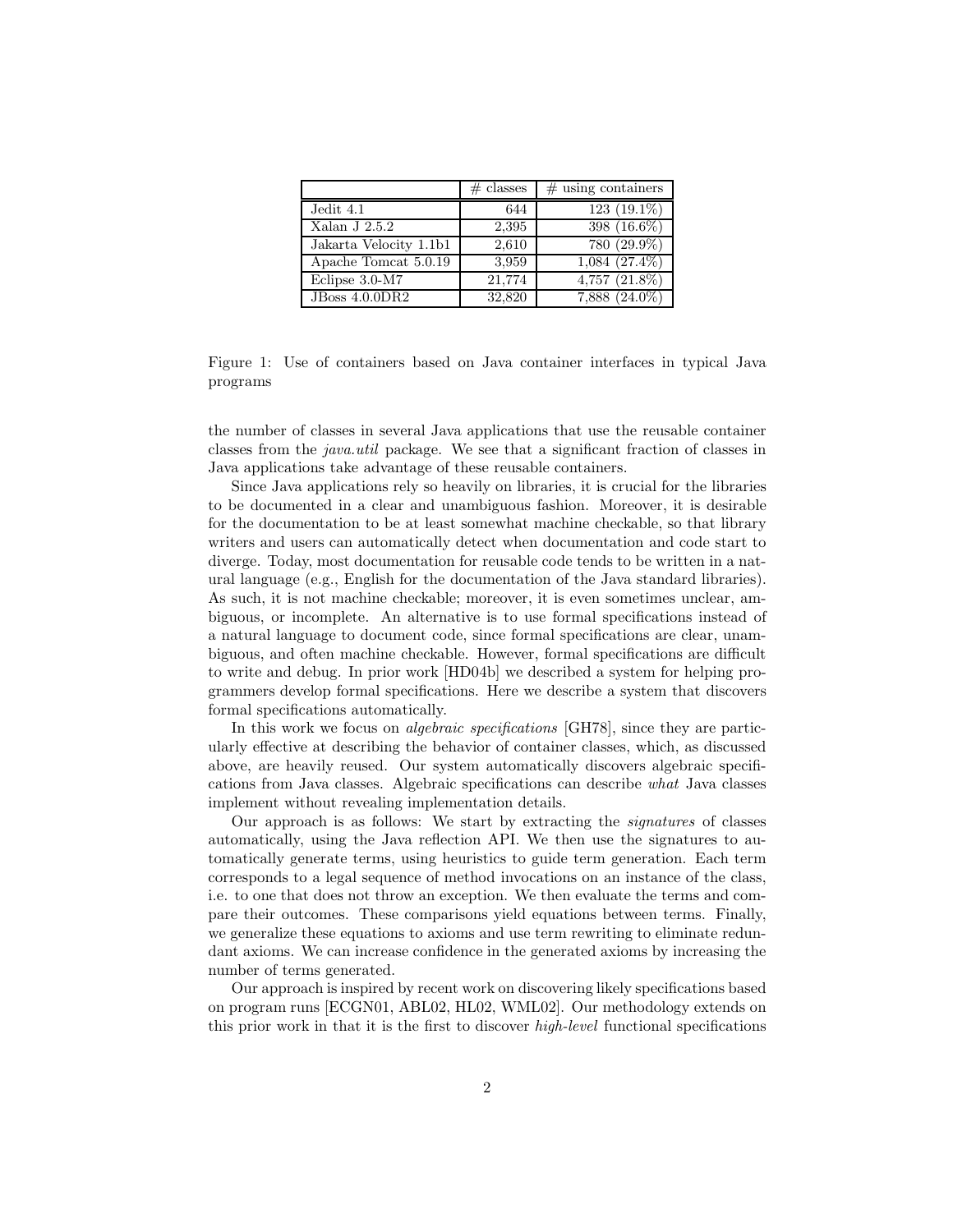that describe how to use a component. In contrast, prior systems, such as Daikon [ECGN01], discover Gries-style specifications that describe how a component is implemented.

We evaluate our system by running it on a number of container classes, including some from from the Java standard libraries. Our experiments reveal that our approach is effective in discovering specifications of Java classes. While we compare object representations as a run-time performance optimization, our results are not affected by any particular kind of object-internal representations and do not require any representational invariants. Since our approach is based on examining the runtime behavior of classes instead of static analyses, the axioms that it generates are not guaranteed to be correct. However, all but two of the axioms discovered by our system for the case studies were correct.

This paper improves and extends upon the presentation, ideas, and experimental results presented in our previous work [HD03].

The remainder of the paper is organized as follows: Section 2 discusses and illustrates the algebraic background of our specification language. Section 3 details our approach to dynamic specification discovery. Section 4 gives performance results and discusses two case studies for our system. Section 5 reviews related work, and Section 6 concludes.

# 2 Background

Our system discovers documentation for Java classes in a subset of the specification language described in our prior work [HD04b]. This specification language is designed to be as close as possible to the Java programming language, to make it easier for Java programmers to understand discovered specifications. This proximity to Java also means that the discovery tool can automatically map Java signatures and types to algebraic signatures and sorts.

To give a feel for the specification language, Figure 3 gives the specification in our language for the ObjectStack class in Figure 2. Algebraic specifications have two parts: an *algebraic signature* (e.g., lines 2-6 in Figure 3) and a set of axioms [Mit96] (e.g., lines 8-11 in Figure 3). The algebraic signature itself has two parts: sorts (e.g., lines 2-3 in Figure 3) and operations and their signatures (e.g., lines 4-6 in Figure 3). Intuitively, sorts give the types of interest to the underlying term algebra, whereas operations are the concrete entities from which terms in this algebra are built. The discovery tool uses reflection to trivially extract lines 1-7 of the specification from Java classes. The axioms equate terms in the algebra (e.g., lines 8-11 in Figure 3).

More precisely, given a Java method named m defined in a class represented by sort *cls* with *n* arguments  $arg_1, \ldots, arg_n$  of sorts  $sort(arg_1), \ldots, sort(arg_n)$ , with the return type represented by sort ret, we construct the signature of an algebraic operation  $m$  within an algebra  $cls$  as follows:

$$
m: \text{cls} \times \text{sort}(\text{arg}_1) \times \ldots \times \text{sort}(\text{arg}_n) \n\rightarrow \text{cls} \times \text{ret} \times \text{sort}(\text{arg}_1) \times \ldots \times \text{sort}(\text{arg}_n)
$$
\n(1)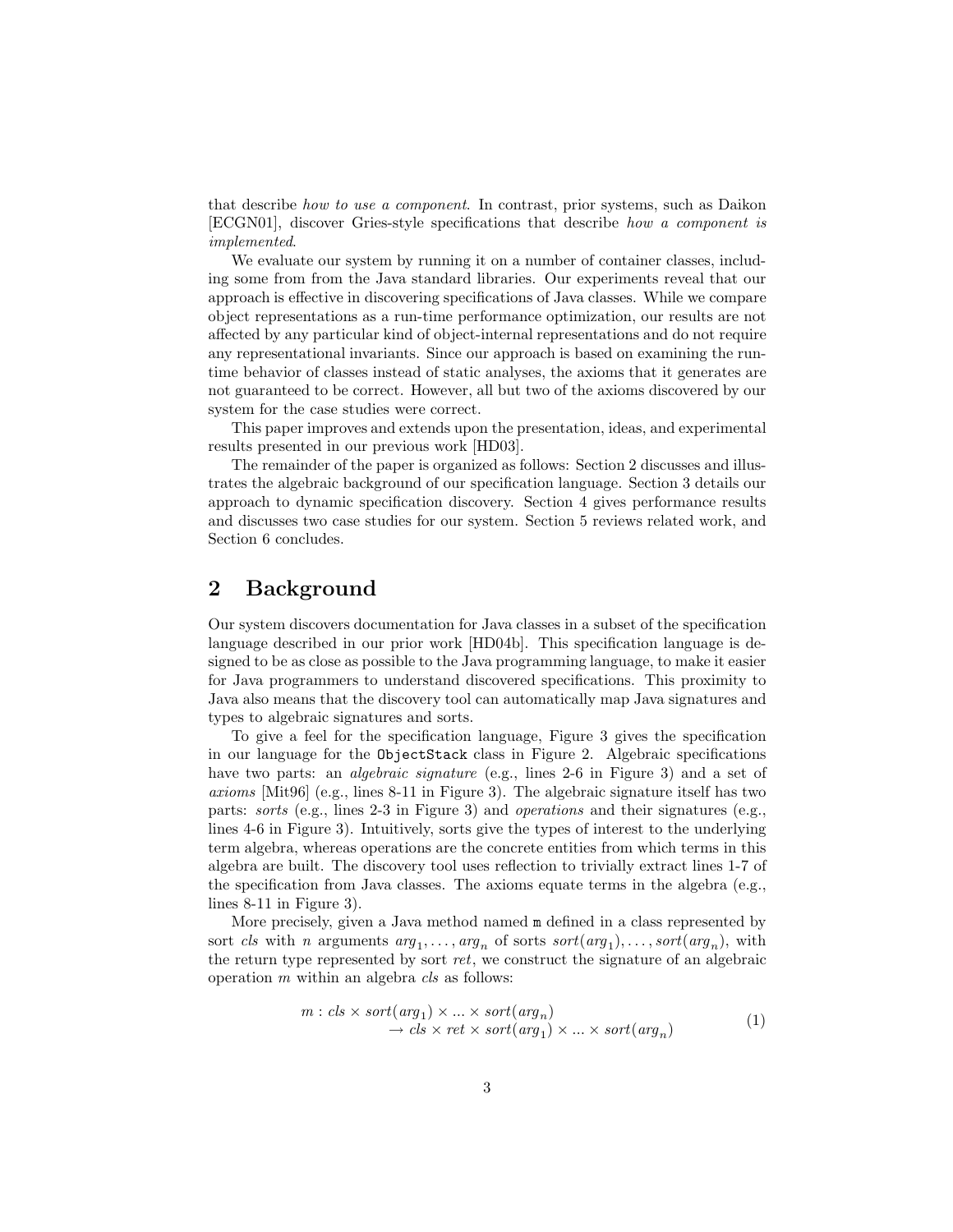```
1 package edu.colorado.cs.simpleadts;
2
3 public class ObjectStack {
4 private Object [] store;
5 private int size;
6 private static final int INITIAL_CAPACITY=10;
7
8 public ObjectStack(){
9 this.store = new Object[INITIAL_CAPACITY];
10 this.size=0;
11 }
12
13 public void push(Object element){
14 if(this.size == this.store.length){
15 Object [] store = new Object[this.store.length*2];
16 System.arraycopy(this.store,0,store,0,this.size);
17 this.store = store;
18 }
19 this.store[this.size++]=element;
20 }
21
22 public Object pop(){
23 Object result = this.store[this.size];
24 this.store[this.size--] = null;
25 if(this.store.length > INITIAL_CAPACITY
26 && this.size*2.7 < this.store.length){
27 Object [] store = new Object[this.store.length/2];
28 System.arraycopy(this.store,0,store,0,this.size);
29 this.store = store;
30 }
31 return result;
32 }
33 }
```
Figure 2: An object stack class implemented in Java.

|              | 1 specification ObjectStackSpecification                 | spec. name     |
|--------------|----------------------------------------------------------|----------------|
|              | 2 class ObjectStack is edu.colorado.cs.ObjectStack       |                |
|              | 3 class Object is java.lang.Object                       | sorts          |
|              | 4 method NewObjectStack is <void <init="">()&gt;</void>  |                |
|              | 5 method push is <void push(java.lang.object)=""></void> |                |
|              | 6 method pop is $\langle$ javal.lang.Object pop $()$     | operations     |
|              | 7 define ObjectStack                                     | simulation set |
|              | (Axiom 1)<br>s forall s:ObjectStack forall o:Object      |                |
| $\mathbf{Q}$ | $pop(push(s, o).state).reval == o$                       |                |
|              | (Axiom 2)<br>10 forall s: ObjectStack forall o: Object   |                |
| 11           | $pop(push(s, o).state).state == s$                       | raic axioms    |
|              |                                                          |                |

Figure 3: Example Specification for an ObjectStack class (see Fig. 2).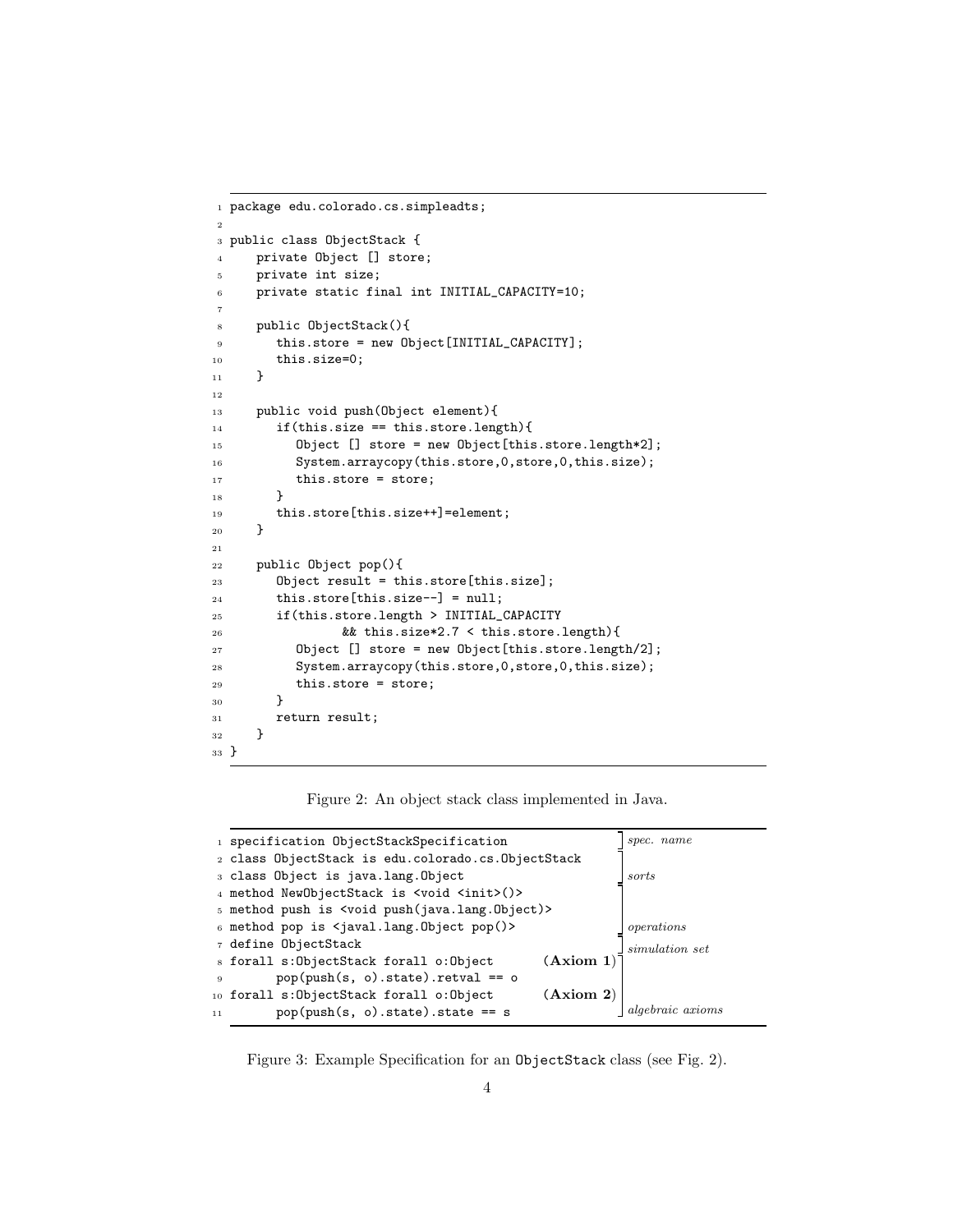The receiver argument (of sort  $cls$ ) to the left of the arrow characterizes the original state passed into m. The receiver type to the right of the arrow represents the possibly modified state of the receiver as a result of evaluating the operation. The right hand side of the arrow also includes the return value (of sort ret, which can be the sort void). In case the operation corresponds to a Java constructor, the receiver argument to the left of the arrow is of type void. Note that while our full specification language [HD04b] can capture side effects to arguments, this paper assumes that invoking a method may only modify the observable state of the receiver (of type cls) and return a result (of type ret, cf. equation 1). Our system can be extended to handle other kinds of side effects at the cost of longer execution times.

Consider the two axioms in lines 8-11 in Figure 3. The .retval and .state qualifications select elements from the result tuple. .state retrieves the first element, which is the possibly modified receiver object (this). .retval retrieves the second element, which is the method's return value. Both axioms are universally quantified over all object stacks and all objects. Axiom 1 (Figure 3) states that invoking pop after a push returns the object that was last pushed. Axiom 2 states that invoking pop on an ObjectStack right after invoking push reverts the stack back into its prior, pre-push state.

These axioms concisely and clearly document the interface of the *ObjectStack*.

# 3 Discovering Algebraic Specifications from Java Classes

We discover algebraic specifications automatically from Java classes. The discovered specifications use the notation illustrated in Section 2.

Like other specification discovery tools (e.g., [Ern00]), our tool is based on dynamic program analysis. It generates sequences of invocations on a given class, and asks the JVM to evaluate them. Based on the results of the evaluation, the discovery tool constructs equations, which it generalizes to yield axioms (such as axioms 1 and 2 in Fig. 3). Unfortunately, running all test cases needed to ensure that a generalization is sound is often impossible or at least impractical. Therefore, our discovery tool does not guarantee soundness but instead focuses on providing a good starting point for writing a correct and complete specification for an interface. Our discovery tool works well with our specification interpreter [HD04b], which is useful in completing the specification produced by the discovery tool.

Fig. 4 gives an overview of our approach for discovering algebraic specifications automatically from Java classes. We start by generating terms (Sections 3.1 and 3.2). The terms consist of operation applications (which correspond to Java method and constructor invocations) and constants, such as integers and particular Java objects. We use these terms to generate equations (Section 3.4). For example, we may find that two terms evaluate to the same value. We use observational equivalence [DF94] to determine if values produced by two terms are equal (Section 3.3): We consider two values the same if they behave the same with respect to their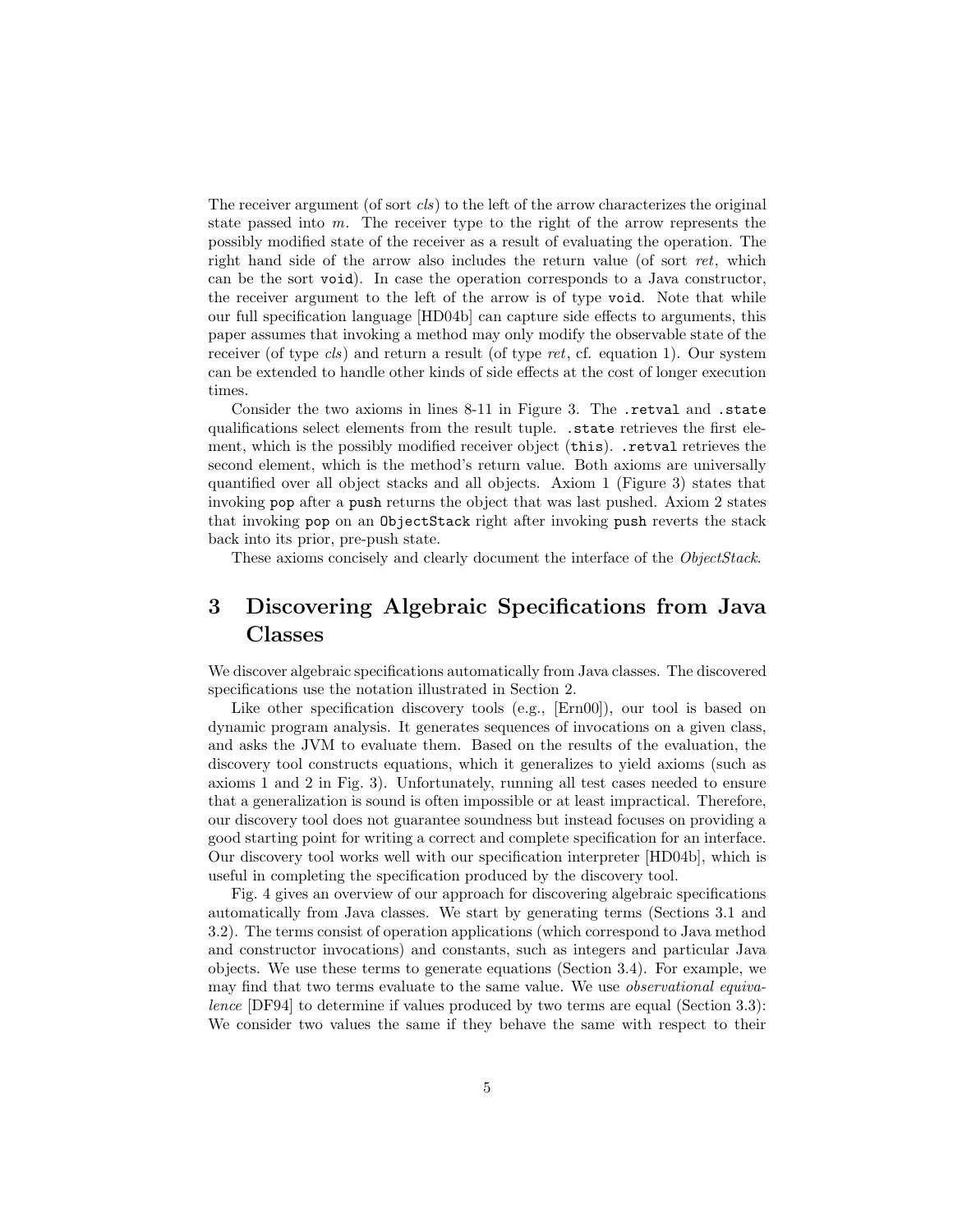

Figure 4: Architectural overview of our tool for discovering algebraic specifications

public methods. Thus, observational equivalence abstracts away from low-level implementation details and only considers the interface. We generalize the equations into axioms by replacing subterms with universally-quantified typed variables (Section 3.5). To determine (with some probability) whether the axioms hold, we check them by generating test cases. Finally, we rewrite our axioms to eliminate many redundant axioms (Section 3.6).

# 3.1 Automatically Mapping Java Classes to Algebras

Due to the design of our specification language (Section 2), the mapping from Java classes to algebraic signatures is trivial: each Java type is a sort in the algebra and each Java method is an operation on the appropriate sorts. For example, our system discovers the sorts and operations declared in lines 2-6 in Fig. 3 automatically from the ObjectStack class (Fig. 2): The system queries the Java reflection API at runtime to find the methods that belong to the input class and the argument and return types of the methods.

### 3.2 Generating Terms

The term generator (often abbreviated as just "generator" in this section) emits an endless stream of terms (see Figure 4). Each term models a particular object state. For example, the following two terms both model the state of an empty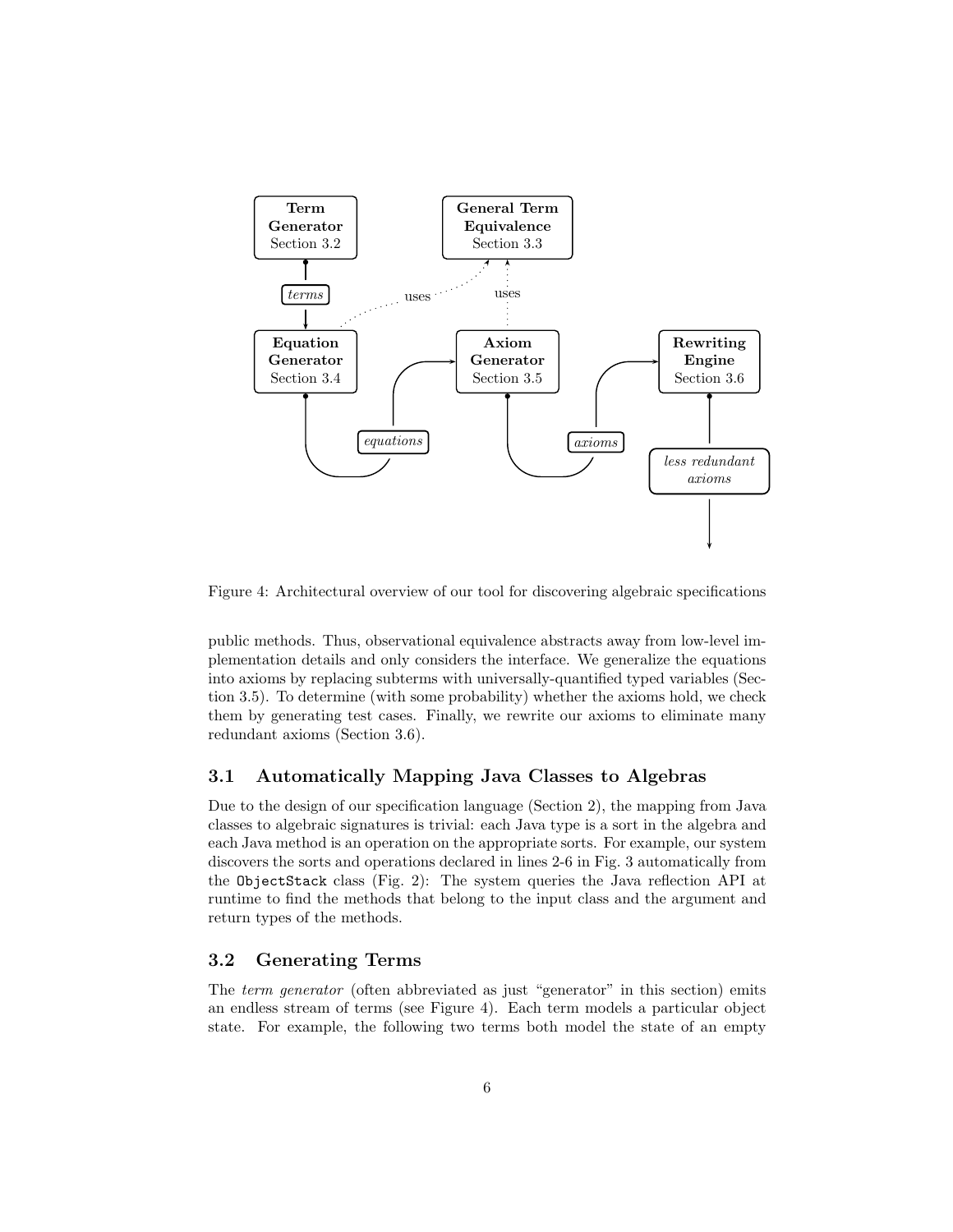object stack.

| NewObjectStack().state                                  |  |
|---------------------------------------------------------|--|
| pop(push(NewObjectStack().state, Object@7).state).state |  |

Object@7 refers to a particular instance of the Object class.

Terms serve the role of test cases in our discovery tool. Analogously to a testcase generator, the goal of the generator is to produce terms that thoroughly explore the state space of the input class. Thus, the generator produces terms that end with .state and not with .retval.

### 3.2.1 Growing Terms

To generate a term for a particular algebra, the term generator first constructs an operation application corresponding to a Java constructor invocation. For example, to generate a term for the ObjectStack algebra the term generator starts with NewObjectStack, as shown in Fig. 5a. Then, the term generator grows the term incrementally, by adding one operation application (corresponding to a Java method invocation) at a time. The term generator backtracks whenever the addition of an operation application causes the term to generate an exception when executed. In the example in Fig. 5, the term generator backtracks (to step  $c$ ), since the pop operation applied to an empty stack yields an exception (step b).

The generator needs to provide arguments for the operations used to grow the term. From a conceptual point of view, it could simply recurse to generate arguments of the appropriate type. However, for efficiency and quality of ultimate results, we identify two special cases that we handle differently: arguments of a primitive type (such as integer) and arguments that are instances of immutable classes (i.e., classes, such as Object, that do not have any modifying operations).

Arguments of primitive types For arguments of a primitive type, we use values from a fixed set (e.g., values between 0 and 10). If our set is too small, we will not explore enough of the state space and may end up missing some axioms; also, we may fail to invalidate proposed axioms for which a counter-example exists. If the set is too large, the tool will become too inefficient for practical use (we generate all terms up to a given size). In our experience, our approach works well for types such as integers and booleans. We have no experience with floating point types.

Arguments of immutable classes An *immutable class* is a class that has no methods for modifying the state of an instance after creation (e.g., Object and String classes in Java). Whenever the generator needs to produce an argument of an immutable class, it picks a value from a fixed set of instances of that class. For example, the generator may produce the term  $push(ObjStack().state, obj@4).state$ where  $obj@4$  is an instance from the precomputed set. As with primitive types, it is important for the set to be neither too small nor too large.

For non-immutable classes, we can not safely replace subterms with a particular instance as a precomputed constant, since then the potentially modified state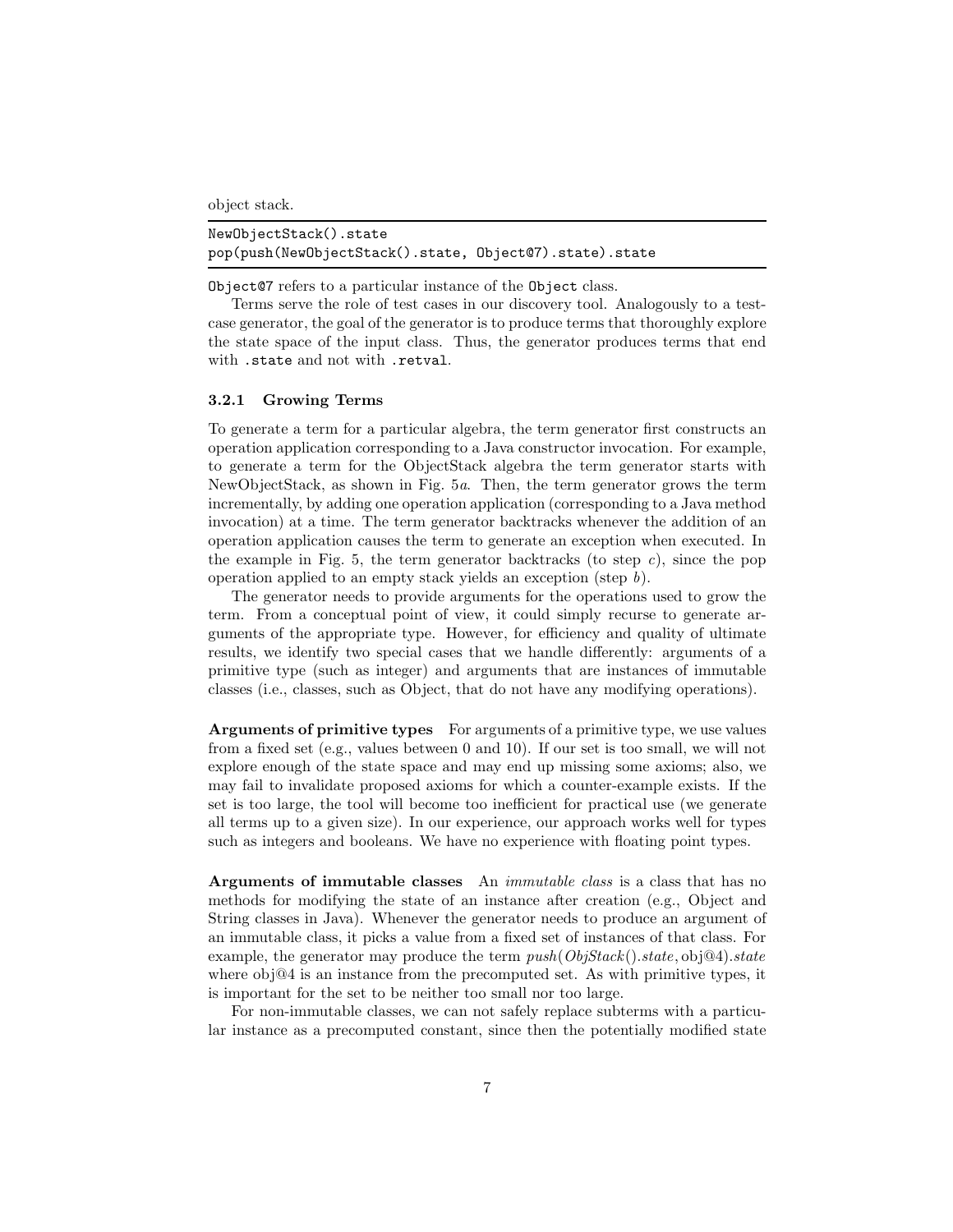



a.  $NewObjectStack().state:$  Executes fine.



c. Backtracking step.



 $\mathbf{d.}~push(ObjectStack().state, ?).state:$  Argument is missing.



Figure 5: Growing terms incrementally.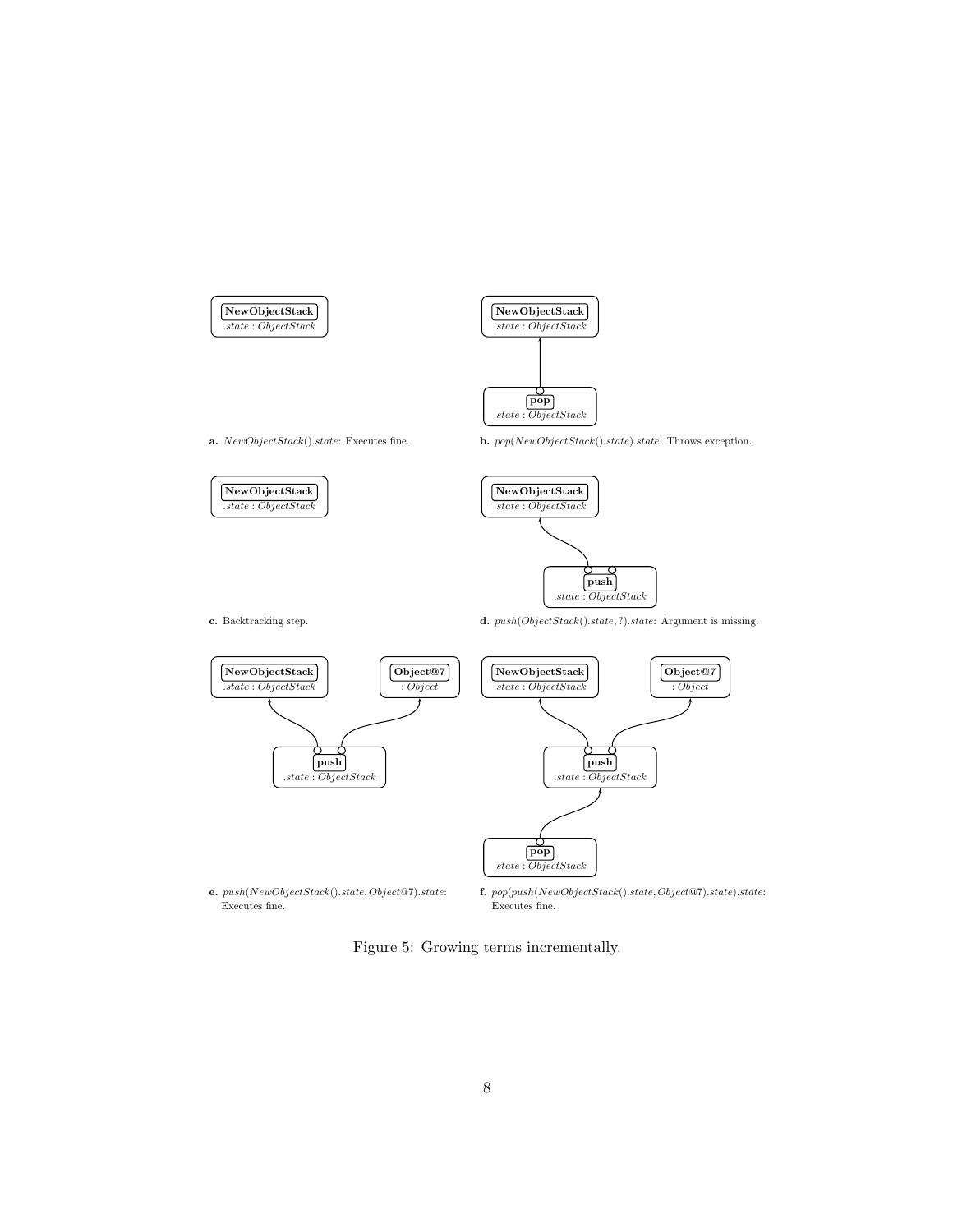of the instance would be used in the next evaluation of the term. For example, if we execute the term  $push(ObjectStack@4, obj@4).state$  multiple times, we will compute a different inner state for the receiver each time.

While algorithmic approaches to determining class immutability automatically are conceivable, enumerated immutable types manually for our experiments, since we observed better results with the latter approach. A third possible approach would have been the use of a mod-ref analysis, which we expect to explore in future work.

### 3.2.2 Policy for Term Generation

As discussed above, the quality of the terms ultimately determines the quality of the axioms discovered by our system. If we generate too few terms, then we may end up with incorrect axioms; if we generate too many terms, the axiom discovery may take a long time. Our current system generates all terms up to a user-defined size. The user configures the term sizes used for discovery and test generation for each class that is being discovered (for examples of term sizes used in our experiments, see Section 4.1).

### 3.2.3 Optimizations

To make the exploration of large object state spaces practical, we employ optimizations to discard redundant terms. Terms are redundant if they do not help us in learning more about the behavior of objects.

Optimization 1: Avoid side-effect free operations Since the generator needs to explore the state space of instances of a class, operations that do not modify the state of the receiver need not be part of any terms. For example, the toString() method usually does not change the state of the receiver. Thus, the generator does not consider the operation toString when generating terms.

The generator determines whether applying a particular operation would change the state of an object by (i) executing the term to generate an object, (ii) saving the state of the object (e.g., by serializing it), (iii) applying the operation to the object, and (iv) comparing the state of the object with the saved state. For example, to determine if toString modifies the state of the receiver, the generator will serialize the receiver before and after applying toString and compare the two serialized versions. The generator will find the two to be the same and will thus conclude that toString does not modify the internal state of the receiver.

This technique is conservative: Whenever it indicates that an operation application is redundant, it will be right; however, it cannot find all possible redundancies, since the serialized inner state being different does not guarantee that the objects before and after the applications are different in any externally observable way.

Optimization 2: Only generate the minimal term for any generated object representation We can understand terms as recipes for generating particu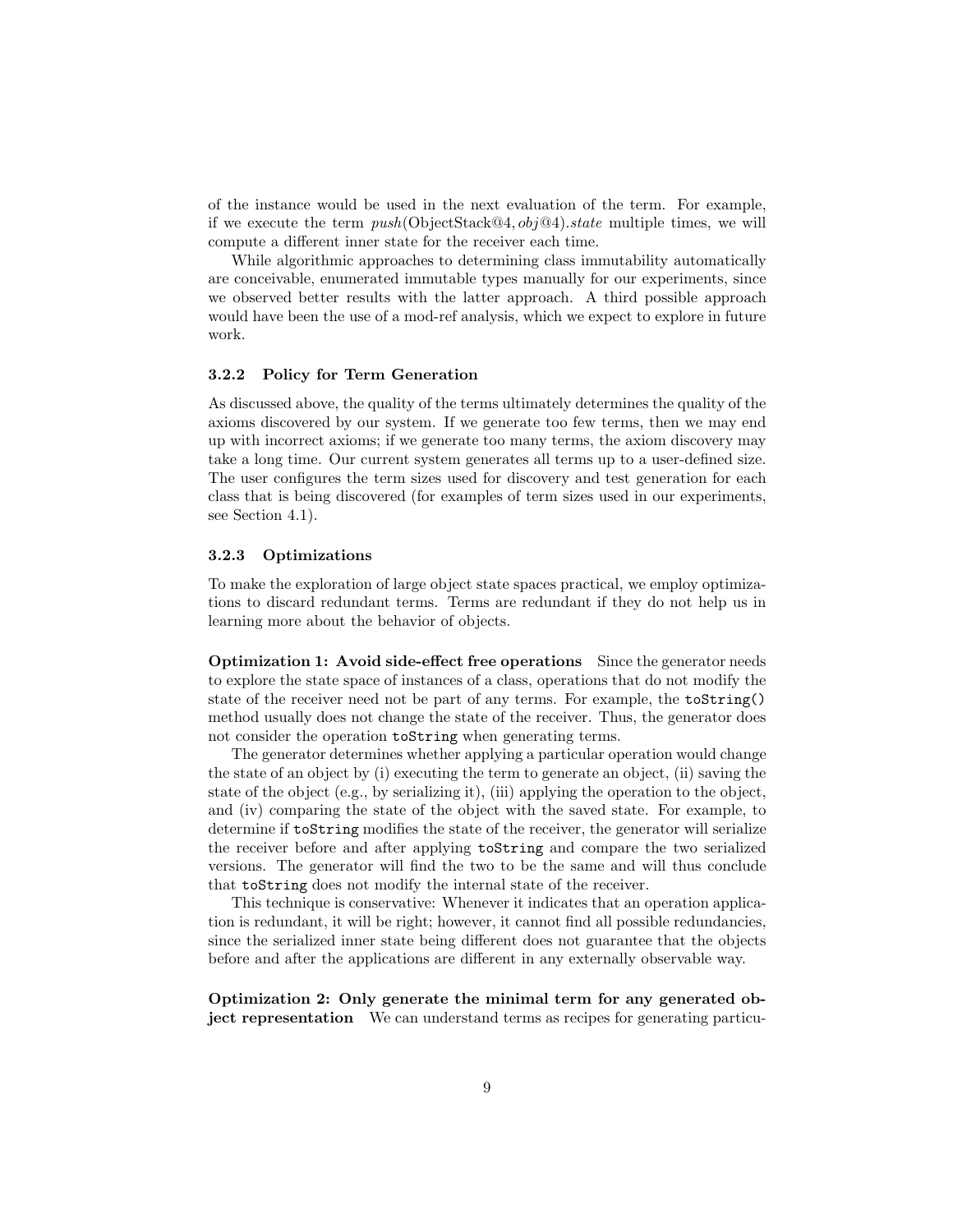lar Java objects. When two different terms generate objects with the same internal representation, the generator keeps only the smaller of the two terms.

Whenever the generator produces a term it executes it and attempts to put a serialization of the resulting state into a hash table. If there is a conflict in the hash table, the generator knows that it has seen the state before and thus the new term is unnecessary. Since the generator produces terms in order of increasing size, this mechanism will always discard the larger terms in favor of smaller terms. The equation generator (Section 3.4) also uses the conflicts in the hash table to cheaply identify equations.

### 3.3 Term Equivalence

To determine whether or not two terms are the same, the specification discovery tool uses a variation of Doong and Frankl's EQN method [DF94]. Doong and Frankl define that two values are observationally equivalent if they behave the same when we apply arbitrary operations to both of them. Two values can be observationally equivalent even though they have different internal representations. For illustration, consider an ObjectStack implementation in Java like the one shown in Fig. 2, except that line 25 is missing. For this implementation, the terms

ObjectStack().state

#### and

pop(push(ObjectStack().state, Object@7).state).state

generate two objects with a different representation: The first term generates an ObjectStack instance with

 $size = 0 \land store.length = 10 \land \forall i \cdot 0 \leq i < 10 \Rightarrow store[i] = null$ 

For the second term,  $store[0]$  contains a reference to an object, since the pop operation fails to fill the unused slots with null, thereby creating a leak. Even though the two example terms generate a different object representation, both objects are still observationally equivalent.

We extend Doong and Frankl's notion of observational equivalence by introducing the concept of consistency, which allows us to accommodate Java methods such as hashCode (Section 3.3.1), and we exploit reference equality for performance optimizations (Section 3.3.2).

The EQN method for observational equivalence is effective but inefficient since it needs to apply many operations to both terms in order to gain confidence that they are indeed the same. Thus, we identify three special cases that we can handle quickly: primitive types, immutable classes, and representation equivalence. Algorithm 1 describes how we dispatch between the four possibilities. In Algorithm 1, the parameters for GTE-DISPATCH are terms, not the values computed by the terms. This is necessary since each of PRIMITIVE-EQUALS, REFEQ-APPLIES, REP-EQUALS, and EQN needs more than a single sample of what the terms evaluate to. These functions have the following meanings: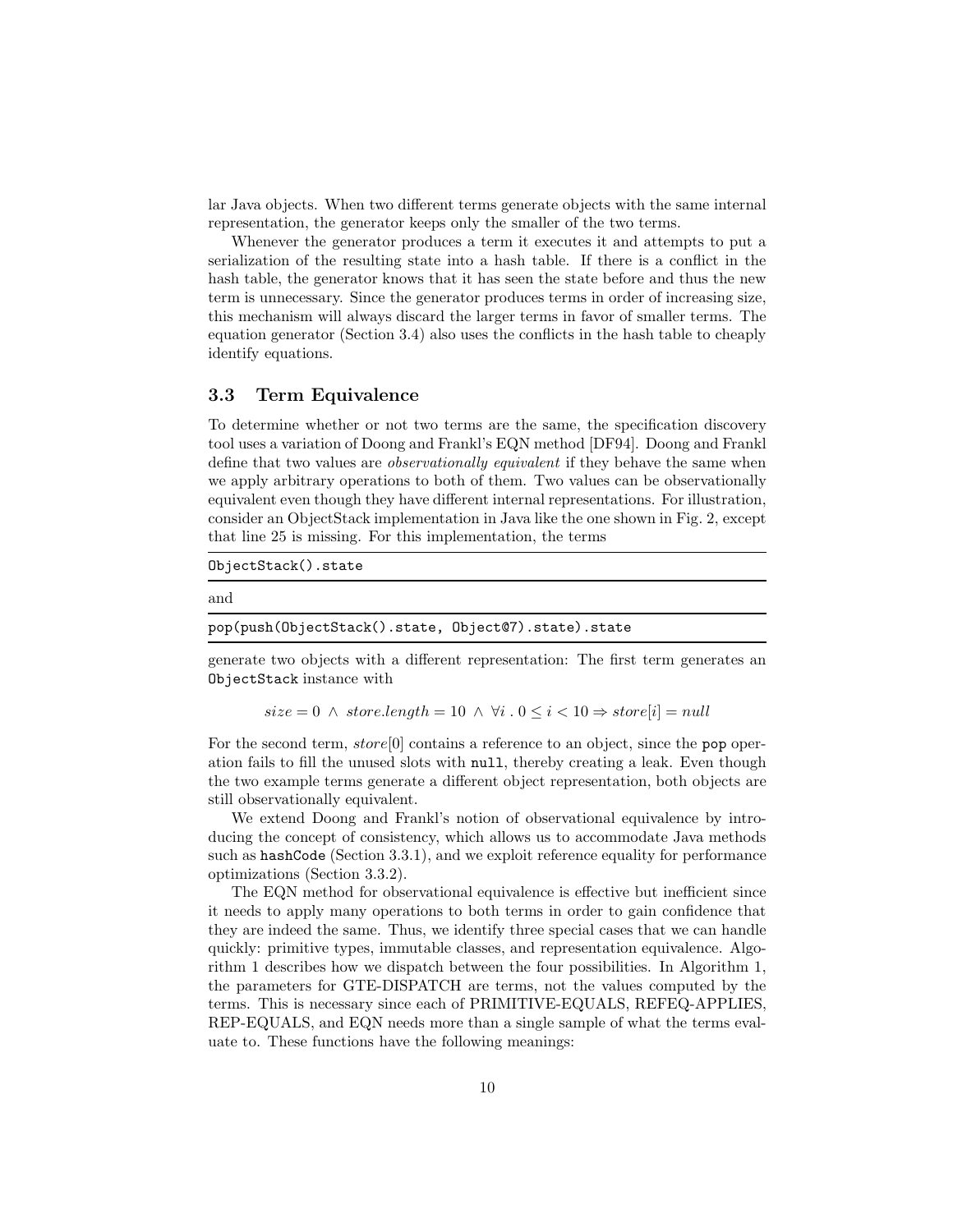Algorithm 1 General term equivalence dispatch

```
GTE-DISPATCH(t_1, t_2) begin
Require: t_1, t_2 are terms of the same type T.
  if T is a primitive type then
    return PRIMITIVE-EQUALS(t_1,t_2)else
    if REFEQ-APPLIES(t_1, t_2) then
      return EVAL(t_1)=_{ref}EVAL(t_2)else
      if REP-EQUALS(t_1, t_2) then
        return true
      else
        return EQN(t_1,t_2)end if
    end if
  end if
end
```
- EVAL $(t)$  denotes the result of the evaluation of  $t$
- $\bullet$  =<sub>ref</sub> checks reference equality
- PRIMITIVE-EQUALS determines equality among primitive types (section 3.3.1)
- REFEQ-APPLIES determines equality of references computed by terms (section 3.3.2)
- REP-EQUALS decides representational equivalence (section 3.3.3)
- EQN computes whether observational equivalence can be assumed (section 3.3.4)

GTE-DISPATCH is conservative in that it is accurate whenever it exposes nonequivalence. It may be inaccurate when it finds equivalence.

We now describe the algorithms for the four cases in more detail.

### 3.3.1 Equivalence for Primitive Types

Let's suppose the ObjectStack had a size method. We can confirm the equivalence

 $size(push(ObjectStack().state, Object().state).state).rate) = 1$ 

by observing that the evaluation of the corresponding Java invocation sequences yields 1.

Now consider the term  $hashCode(ObjectStack().state).retval.$  Since the hashCode function will compute a different value for each ObjectStack instance,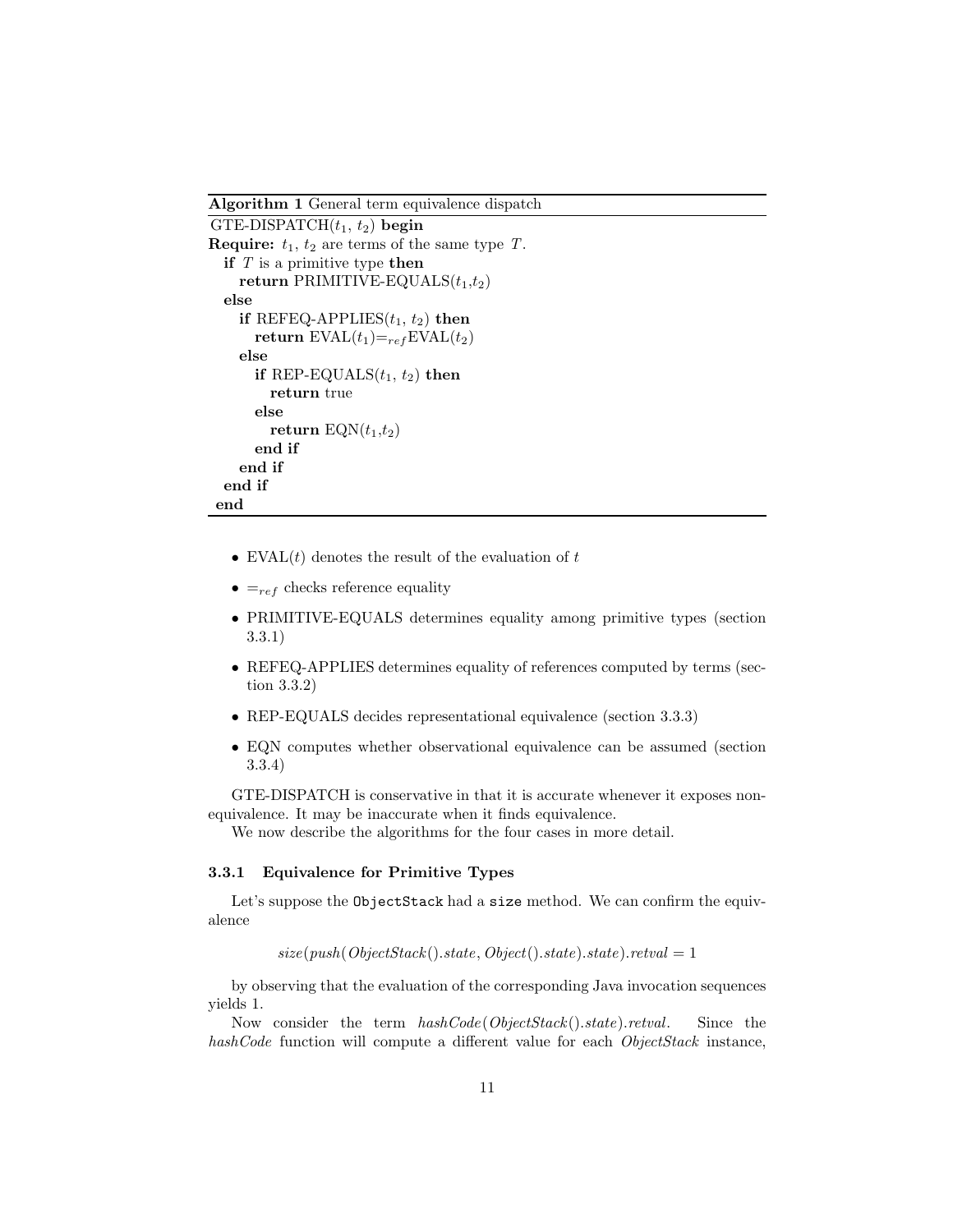### Algorithm 2 Equivalence for primitive types

```
PRIMITIVE-EQUALS(t_1, t_2) begin
Require: t_1, t_2 are terms computing values of the same primitive type.
   result_{1a} \leftarrow \text{EVAL}(t_1), \, result_{1b} \leftarrow \text{EVAL}(t_1)result_{2a} \leftarrow \text{EVAL}(t_2), \, result_{2b} \leftarrow \text{EVAL}(t_2)consistent_1 \leftarrow result_{1a} =_{val} result_{1b}consistent<sub>2</sub> ← result<sub>2a</sub> =<sub>val</sub> result<sub>2b</sub>
  if not consistent<sub>1</sub> and not consistent<sub>2</sub> then
      return true
  end if
  if not consistent<sub>1</sub> or not consistent<sub>2</sub> then
      return false
  end if
  return result_{1a} =_{val} result_{2a}end
```
the term will evaluate to a different value each time. We also say that this term is not consistent; A consistent term produces the same result each time it is executed. To approximate consistency, Algorithm 2 evaluates each term twice. If both evaluations yield the same result, we consider the term as consistent. If neither term is consistent, we consider them equal. If exactly one term is consistent, we consider them to be non-equal. Finally, if both terms are consistent, we can compare them by determining their value equality.

#### 3.3.2 Comparing the References Computed by Terms

| Algorithm 3 Checking for reference equality                         |
|---------------------------------------------------------------------|
| REFEQ-APPLIES $(t_1, t_2)$ begin                                    |
| <b>Require:</b> $t_1$ , $t_2$ are terms of the same reference type. |
| return $EVAL(t_1) =_{ref} EVAL(t_1)$                                |
| and $EVAL(t_2) =_{ref} EVAL(t_2)$                                   |
| end                                                                 |

Since our algorithm currently handles only side effects to instance variables of receivers and we use instances of immutable classes from a fixed set (Section 3.2), there are many situations where we can use reference equality rather than resorting to the more expensive observational equivalence algorithm (Section 3.3.4). Thus, we use a heuristic similar to that for primitive types (Algorithm 3): we evaluate each term twice and see if each term evaluates to the same value in both evaluations. If they do, then we can simply compare the references that they return. If they do not, then we use the observational equivalence procedure. For example, for the terms  $pop(push(ObjStack().state, obj@123).retval$  and  $obj@123, REFEQ-APPLIES$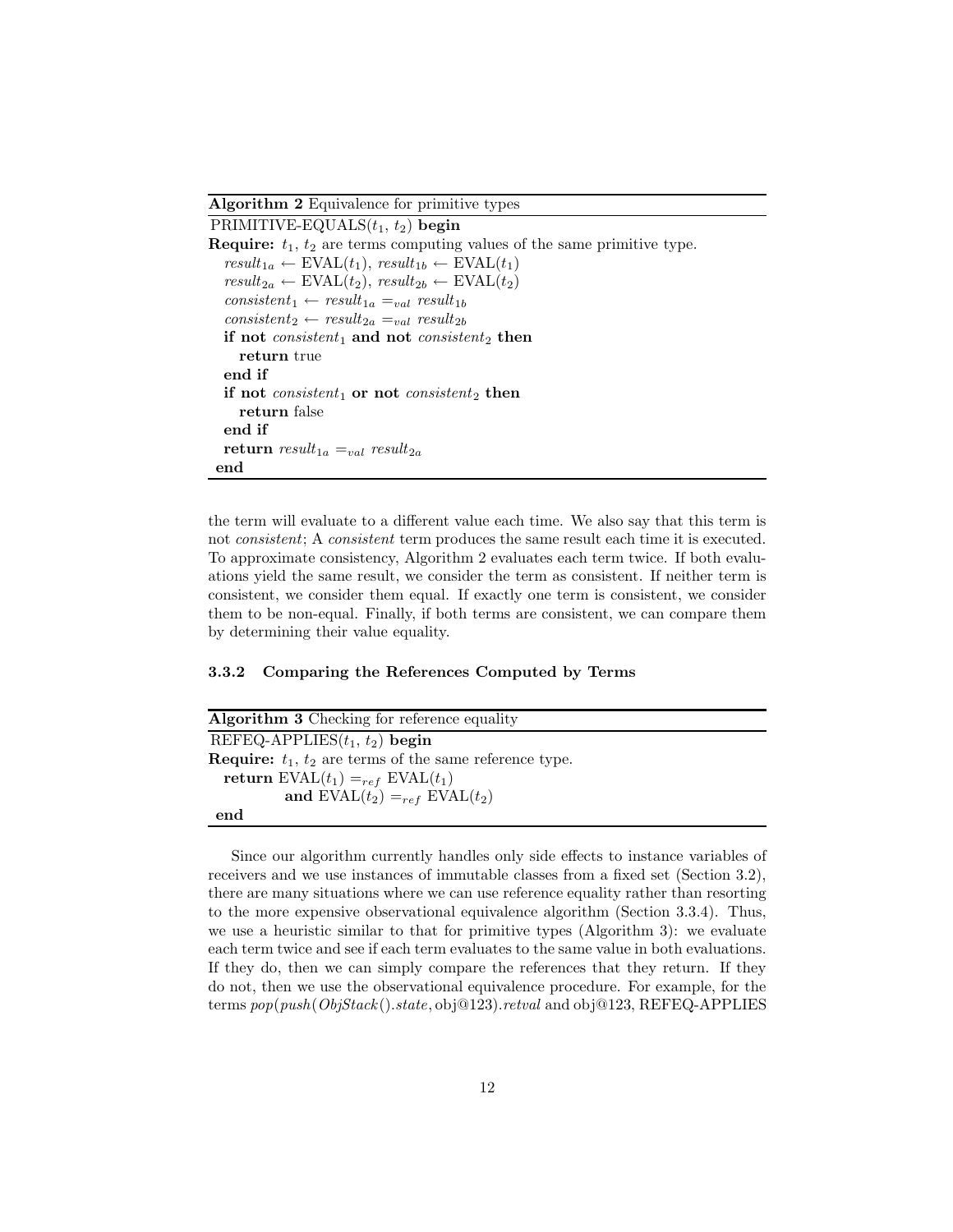returns true, while it returns false for

pop(push(ObjStack ().state, obj@123).state

and ObjStack().state.

3.3.3 Representation Equivalence

| Algorithm 4 Representation equivalence                                           |
|----------------------------------------------------------------------------------|
| REP-EQUALS $(t_1, t_2)$                                                          |
| <b>Require:</b> $t_1$ , $t_2$ are terms, evaluating to instances of some class C |
| if SERIALIZE(EVAL $(t_1)$ )= <sub>val</sub> SERIALIZE(EVAL $(t_2)$ ) then        |
| return true                                                                      |
| else                                                                             |
| return false                                                                     |
| end if                                                                           |

Algorithm 4 shows pseudocode for a test of representation equivalence. Representation equivalence implies observational equivalence, which is why we use this check as an optimization. Representation equivalence checks if both terms evaluate to objects with identical inner state by using SERIALIZE which serializes an object into a binary representation, such as a byte array. If the objects have the same inner state, we can safely assume that they are observationally equivalent.

# 3.3.4 Observational Equivalence

| <b>Algorithm 5</b> Observational equivalence                                                                                    |
|---------------------------------------------------------------------------------------------------------------------------------|
| $EQN(t_1, t_2)$                                                                                                                 |
| <b>Require:</b> $t_1$ , $t_2$ are terms, evaluating to instances of some class C                                                |
| repeat                                                                                                                          |
| Generate a test stub $stb$ , with an argument of type $C$                                                                       |
| for all observers <i>ob</i> applicable to evaluation results of <i>stb</i> do                                                   |
| $\mathit{stubapp}_1 \leftarrow \mathit{stb}(t_1), \mathit{stubapp}_2 \leftarrow \mathit{stb}(t_2)$                              |
| $obsapp_1 \leftarrow \textit{ob}(stubapp_1, \ldots).retval, \textit{obsapp}_2 \leftarrow \textit{ob}(stubapp_2, \ldots).retval$ |
| if not GTE-DISPATCH( $obsapp_1, obsapp_2$ ) then                                                                                |
| return false                                                                                                                    |
| end if                                                                                                                          |
| end for                                                                                                                         |
| until confident of outcome                                                                                                      |
| return true                                                                                                                     |

Algorithm 5 shows pseudocode for our version of EQN. EQN approximates observational equivalence of two terms of class  $C$  as follows. We start by generating term stubs that take an argument of type  $C$  and apply the stubs to  $t_1$  and  $t_2$ . We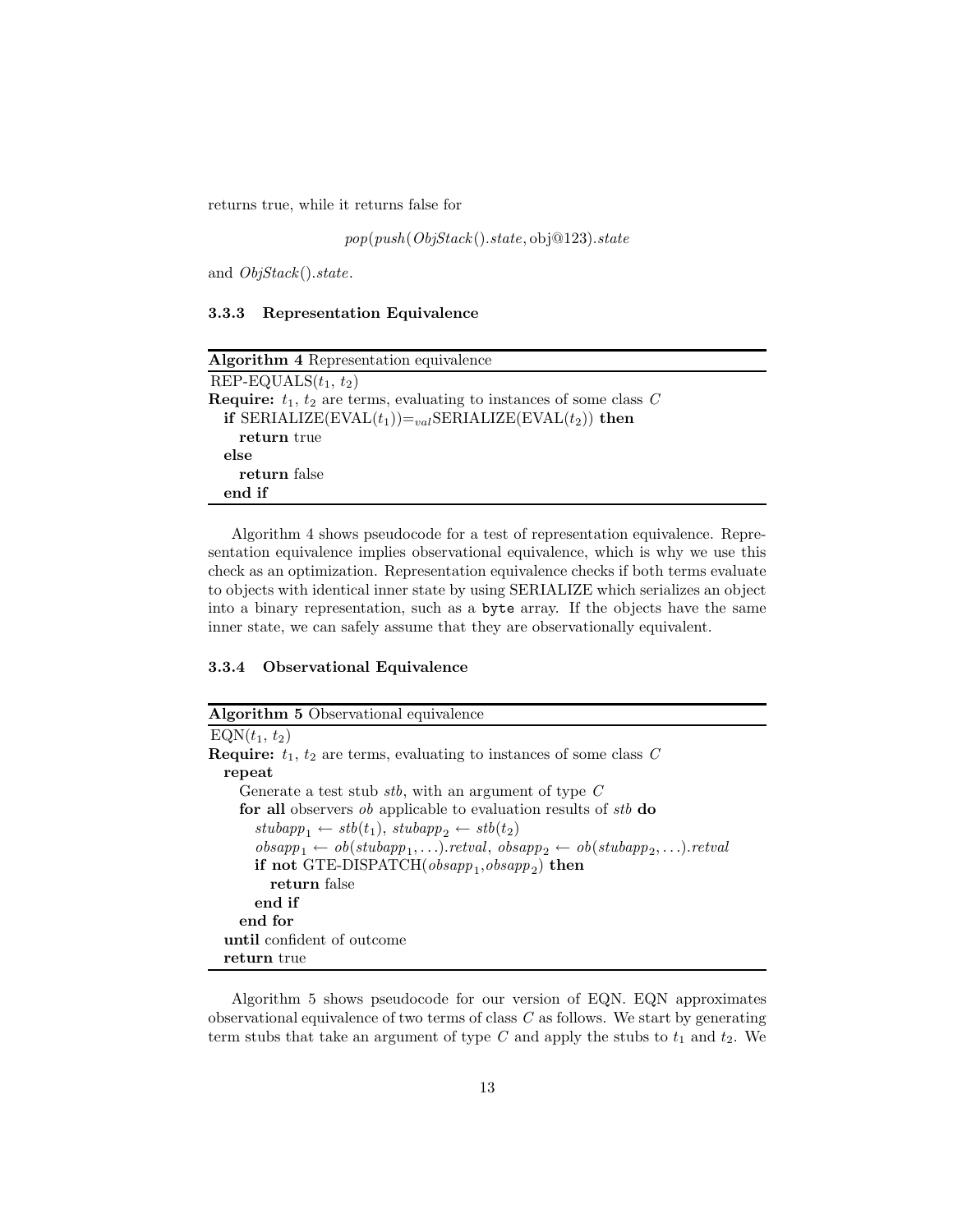then pick an observer<sup>1</sup> and apply it to both terms. We compare the outputs of the observers using GTE-DISPATCH (Algorithm 1). If GTE-DISPATCH returns false, then we know that  $t_1$  and  $t_2$  are not observationally equivalent, otherwise we become more confident in their equivalence. Since this algorithm could potentially run into an infinite recursion, we use a recursion limit (omitted for brevity).

For example, consider applying this procedure to terms from the ObjectStack algebra. An example of a stub is  $\lambda x.push(x, obj@2).state$  and an example of an observer is pop. If  $t_1$  is push(ObjectStack(), obj@3).state, the application of the stub and the observer yields

 $pop(push(push(IntStack(),state, obj@3),state, obj@2),state).retval$ 

In this particular example, recursing to GTE-DISPATCH will return equality for any  $t_2$ , as the stub dominates the observations gathered from the observer; a difference between  $t_1$  and  $t_2$  would be caught only after trying a different stub (such as  $\lambda x.x$ , the identity function) or observer (not possible here, as pop is the sole observer of this algebra).

### 3.4 Finding Equations

The form of the equations determines the form of the algebraic specifications that our system will discover. Our current implementation handles only equalities.

We can easily add new types of equations and can enable or disable equation types. So far we have added three kinds of equations to our implementation: state equations (Section 3.4.1), observer equations (Section 3.4.2), and difference equations (Section 3.4.3).

### 3.4.1 State Equations: Equality of Distinct Terms

For example,

$$
pop(push(ObjectStack().state, obj@4).state).state = ObjectStack().state
$$

is a state equation. These equations are useful in characterizing how operations affect the observable state of an object. We generate these equations whenever we find that two distinct terms are equivalent. We get some of these equations from "Optimization 2" in Section 3.2.3: whenever we have a conflict in the hash table, we have a potential equation. Since hashing does not use full observational equivalence, this method will only find some of the state equations. We call the optimized equation generator state/hash, while the more general generator (using observational equivalence) is called state/eqn.

### 3.4.2 Observer Equations: Equality of a Term to a Constant

These equations take the following form (where obs is an observer and c a constant):

<sup>&</sup>lt;sup>1</sup>An observer is an operation *op* such that the type of  $op(...)$ . *retval* is not void.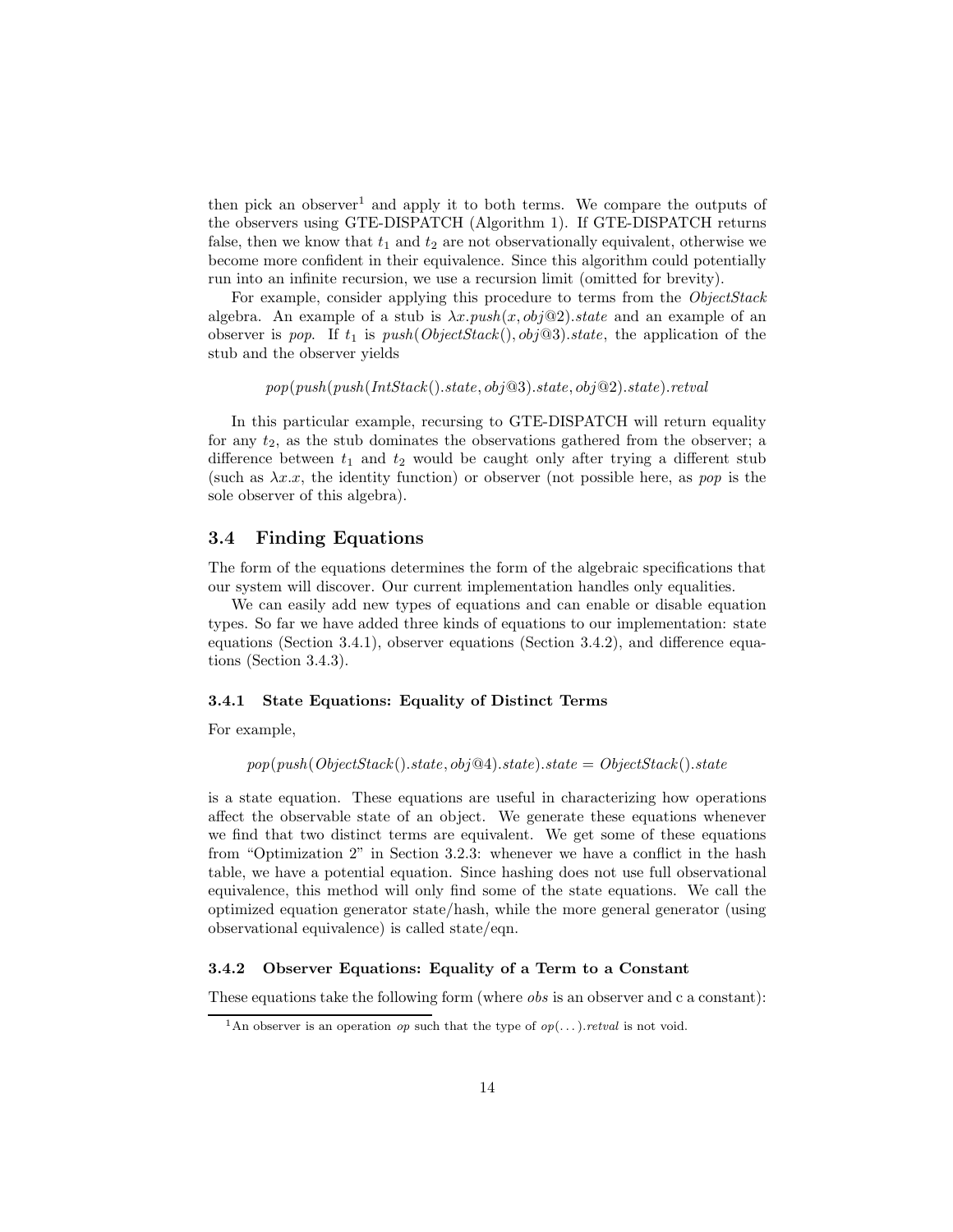$$
obs(term_1, arg_2, ..., arg_n).retval = c
$$

Observer equations characterize the interactions between operations that modify and operations that observe. For example,

 $size(push(ObjectStack().state, obj@4).state).retval = 1$ 

is an observer equation.

To generate observer equations we start with a term and apply an operation that returns a constant. We execute the term using the Java Reflection API, and record the evaluation result. We make sure that the term consistently returns the same constant. We then form an equation by equating the term to the constant. Note that constants might be object constants. This is where the scheme for immutable objects described Section 3.2 ("Arguments of immutable classes") becomes important: During term generation, we use immutable objects as constants; often, those objects then become the return value of a term. For example,

```
pop(push(ObjectStack().state,Object@1).state).retval
```
evaluates to the object constant Object@1.

#### 3.4.3 Difference Equations: Constant Difference Between Terms

These equations take the following form (where obs is an observer, op an operation computing a value of a primitive type, and diff a constant of a primitive type):

 $op(obs(term_1.state).retval, diff).retval = obs(term_2).retval$ 

For example:

IntAdd(size(ObjectStack ().state), 1).retval  $= size(push(ObjectStack().state, obj@3).state).reval$ 

In this example, *op* is *IntAdd* (i.e., integer addition) and *diff* is 1.

To generate such axioms, we generate two terms, apply an observer to both terms, and take their difference. In practice, we found that difference equations with a small value for diff are the most interesting ones. Therefore, we only generate such an equation if diff is lower than a fixed threshold. This technique filters out most spurious difference equations.

### 3.5 Generating Axioms

Our axioms are 3-tuples  $(t_1, t_2, V)$ , where  $t_1$  and  $t_2$  are terms and V is a set of universally-quantified, typed variables that appear as free variables in  $t_1$  and  $t_2$ . An equation is simply an axiom with  $V = \{\}.$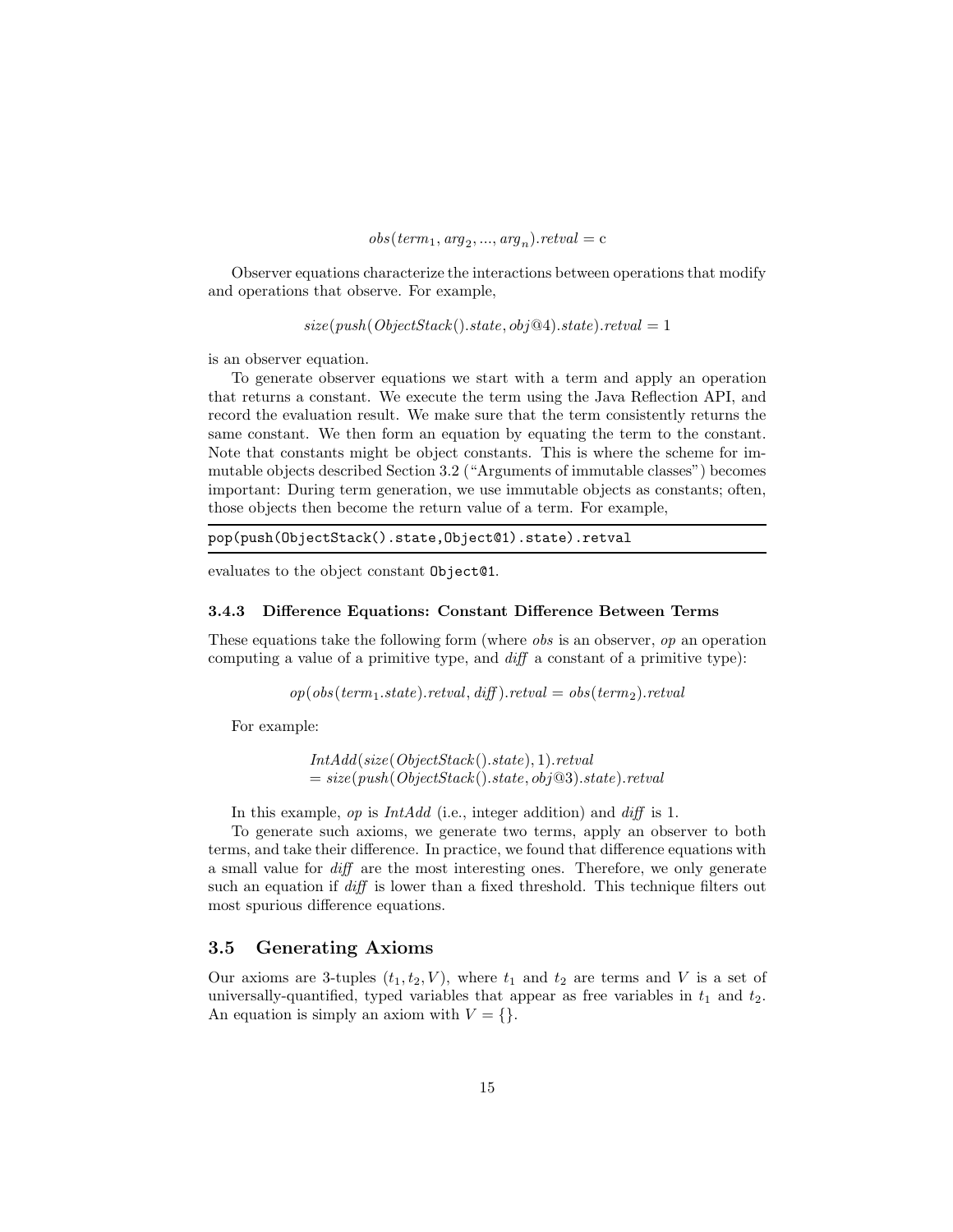The generation of axioms is an abstraction process that introduces free variables into equations. For example, given the equation

$$
IntAdd(size(ObjectStack().state).retval, obj@1).retval= size(push(ObjectStack().state, obj@3).state).retval
$$
\n(2)

our axiom generator can abstract  $ObjectStack()$ . state into the quantified variable s of type ObjectStack and  $obj@3$  into i of type Object to discover the axiom

$$
\forall s : ObjectStack \ \forall i : Object
$$
  

$$
IntAdd(size(s).retval, 1).retval = size(push(s, i).state).retval
$$
 (3)

# Algorithm 6 Axiom generation

| generateAxiom(Algebra) begin                                                                                              |
|---------------------------------------------------------------------------------------------------------------------------|
| $(\text{term}_1, \text{term}_2) \leftarrow$ generate an equation in Algebra                                               |
| $Subterms \leftarrow$ the set of subterms occurring in $term_1$ or $term_2$                                               |
| $V \leftarrow$ a set of typed, universally-quantified variables $x_1, , x_n$                                              |
| with one $x_i$ for each subterm, $\in Subterms$                                                                           |
| for $x_i \in V$ do                                                                                                        |
| Replace each occurrence of <i>subterm</i> <sub>i</sub> with the variable $x_i$ in term <sub>1</sub> and term <sub>2</sub> |
| Generate a large set of test cases <i>testset</i> where each test case is a set of                                        |
| generated terms $\{test_1, , test_n\}$ , such that $test_j$ can replace $x_j \in V$                                       |
| for testcase $\in$ testset do                                                                                             |
| Set all $x_j \in V$ to the corresponding $test_j \in testcase$                                                            |
| if EQN-DISPATCH $(\text{term}_1, \text{term}_2)$ = false then                                                             |
| Undo the replacement of <i>subterm<sub>i</sub></i> in term <sub>1</sub> and term <sub>2</sub>                             |
| Stop executing test cases                                                                                                 |
| end if                                                                                                                    |
| end for                                                                                                                   |
| end for                                                                                                                   |
| Eliminate all $x_i$ from V which occur neither in $term_1$ nor in $term_2$                                                |
| <b>return</b> the axiom $term_1, term_2, V$                                                                               |
| end                                                                                                                       |

Algorithm 6 describes the axiom generator, with optimizations left out for clarity. To generate an axiom for a particular algebra, we first use any of the equation generators as described in Section 3.4 to come up with an equation. We then compute the set of all subterms of term<sub>1</sub> and term<sub>2</sub>. For example, given the terms  $push(ObjectStack().state, 4).state$  and  $ObjectStack().state$ , the set of subterms would be  $\{push(ObjectStack().state, obj@4).state, ObjectStack().state, obj@4\}.$ We then initialize  $V$  as the set of universally-quantified variables, so that for each subterm there is exactly one corresponding universally-quantified variable in  $V$ . The loop then checks for each subterm, whether we can abstract all occurrences to a free variable. First, we replace all occurrences of the subterm with a free variable. Then, we generate test cases, where each test case replaces all the free variables in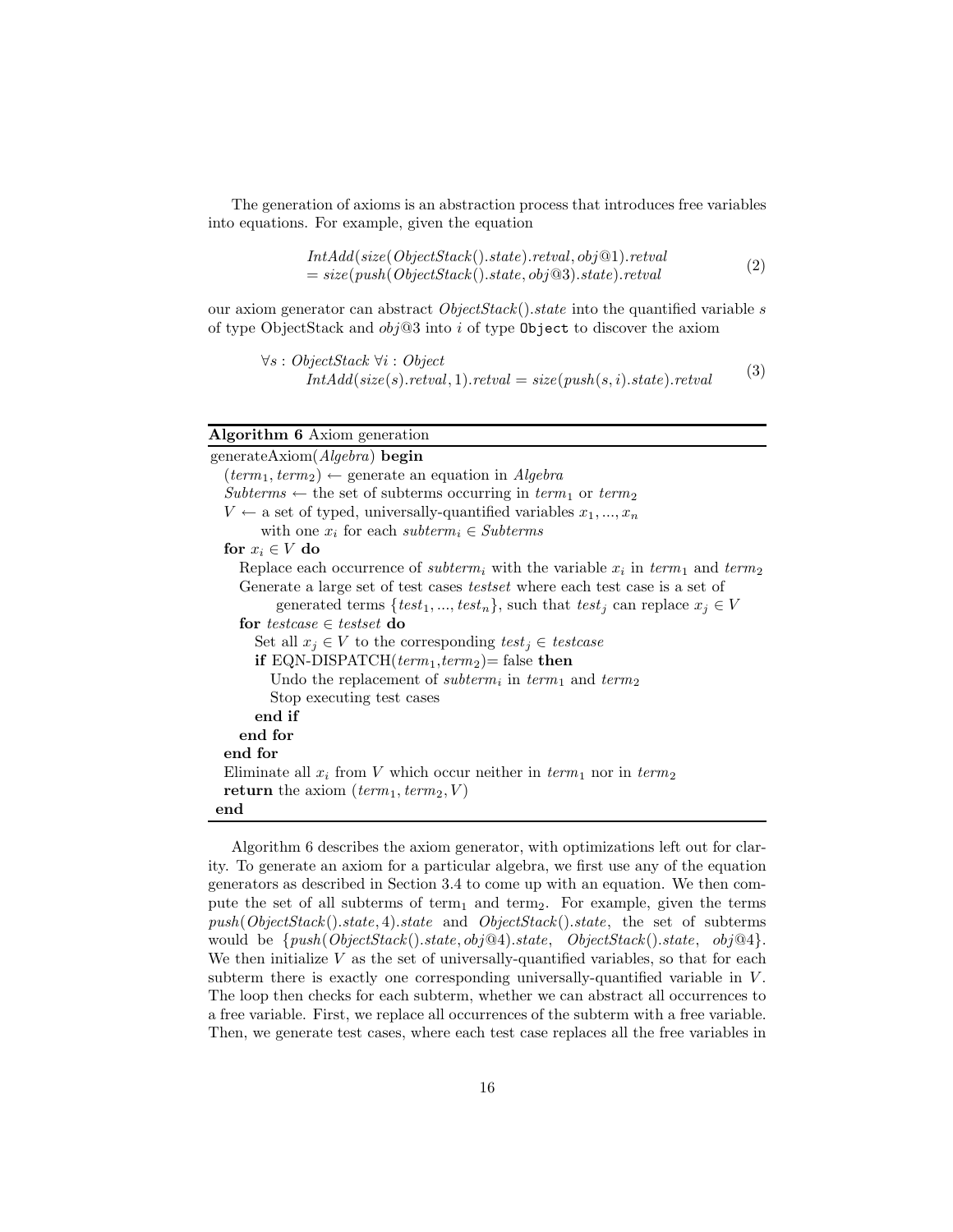the terms with generated terms. We compare whether  $term_1$  and  $term_2$  are equivalent under all test cases, and if a reasonable number of test cases is available. If not, we undo the replacement of the particular subterm. Note that our notion of a "reasonable number of test cases" is currently somewhat ad-hoc: Our system is currently hard-wired to require at least two test cases; we expect to provide more sophisticated facilities based on confidence metrics in the future.

At the end, we eliminate all free variables that do not occur in the terms and return the axiom.

### 3.6 Axiom Redundancy Elimination by Axiom Rewriting

The axiom generator (Section 3.5) generates many redundant axioms. For example, for the *ObjectStack* algebra, our generator may generate both

$$
\forall x_4: ObjectStack, \forall i_4, j_4: Objectpop(pop(push(push(x_4, i_4).state, j_4).state).state) .state = x_4
$$
(4)

and

$$
\forall x_5: ObjectStack \,\forall i_5: Object \, . \, pop(push(x_5, i_5).state).state = x_5 \tag{5}
$$

We eliminate redundant axioms using term rewriting [Mit96]. We use axioms that satisfy these two requirements as rewriting rules: (i) the left and right-hand sides must be of different length; and (ii) the free variables occurring in the shorter side must be a subset of the free variables occurring in the longer side. When using a rewrite rule on an axiom, we try to unify the longer side of the rewrite rule with terms in the axiom. If there is a match, we replace the term with the shorter side of the rewrite rule.

Whenever we are about to add a new axiom we note if any of the existing rewrite rules can simplify the axiom. If the simplified axiom is a rewrite rule we try to rewrite all existing axioms with this rule. If the rewriting makes an axiom redundant or trivial we throw it away. If a rewritten axiom yields a rewrite rule then we use that rule to simplify all existing axioms. This process terminates since each rewriting application reduces the length of the terms of the axioms that it rewrites, which means that in general, the addition of an axiom can only lead to a finite number of rewriting and elimination steps.

We now sketch how to rewrite the example Axioms  $(4)$  and  $(5)$  as shown above. Suppose that Axiom (4) already exists and we are about to add Axiom (5). First, we try to rewrite Axiom (5) using Axiom (4) as a rewriting rule. Unfortunately since the left (longer) term of Axiom (5) does not unify with any subterm in Axiom (4) rewriting fails. We find that Axiom (5) does not already exist and it is not a trivial axiom so we add it to the set of known axioms. Since Axiom (5) is a rewriting rule, we try to rewrite all existing axioms, namely Axiom (4). We find that the left side of Axiom (5) unifies with the following subterm of Axiom (4)

 $pop(push(push(x_4, i_4).state, j_4).state).state$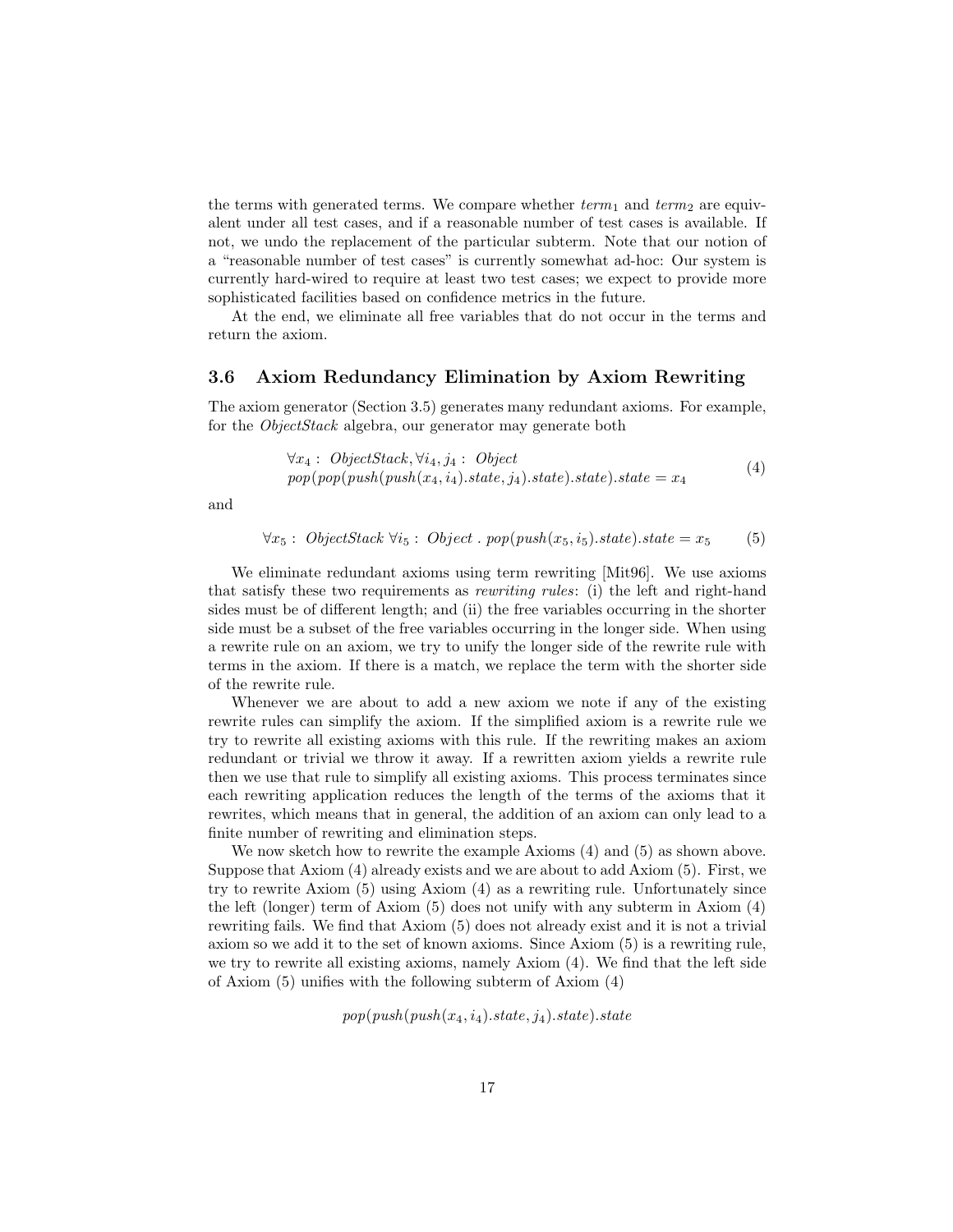with the unifier

$$
\{x_5 \to push(x_4, i_4).state, i_5 \to j_4\} .
$$

Therefore, we instantiate the right side of Axiom (5) with the unifier we found and obtain

 $push(x_4, i_4).state$ 

which we use as a replacement for the subterm that we found in Axiom  $(4)$ . Therefore, Axiom (4) rewrites to

$$
\forall x_4: ObjectStack, \forall i_4: Object (pop(push(x_4, i_4).state).state = x_4)
$$
 (6)

which is equivalent to Axiom (5). Since the rewritten Axiom (4) is identical to Axiom (5), we eliminate Axiom (4). In summary, we end up with Axiom (5) as the only axiom in the final set of axioms.

# 3.7 Discussion

The system we described in this section can discover algebraic specifications from Java classes. The system is dynamic, which means that the output is potentially unsound (i.e., may discover incorrect axioms) or incomplete (i.e., may miss some axioms) or both. In our experience, we can usually achieve soundness by increasing the maximum size for the generated terms but that is costly. Our system has a bias towards certain patterns of equations and axioms; one can add new patterns if desired.

The main goal of the tool is to provide a good starting point in documenting code; the tool is successful as long as it reduces the time and effort for documentation.

# 4 Evaluation

This section evaluates our ideas. Section 4.1 uses various metrics to characterize the performance of our algebraic specification discovery tool. Section 4.2 discusses an example where an automatically detected specification is used to simulate the behavior of a class for an existing program. Section 4.3 then gives an example in which a manually generated specification is compared to an automatically generated one.

# 4.1 Performance Evaluation of our Algebraic Specification Discovery Tool

We conducted our evaluations on a Dell PowerEdge 600SC Pentium 4 2.4 GHz single-CPU workstation with 2 GB of RAM running SuSE Linux 9.0 and Sun JDK 1.5.0.

Our discovery mechanism is parameterized by maximum term size, the maximum number of variables, constants and operations (ignoring state and retval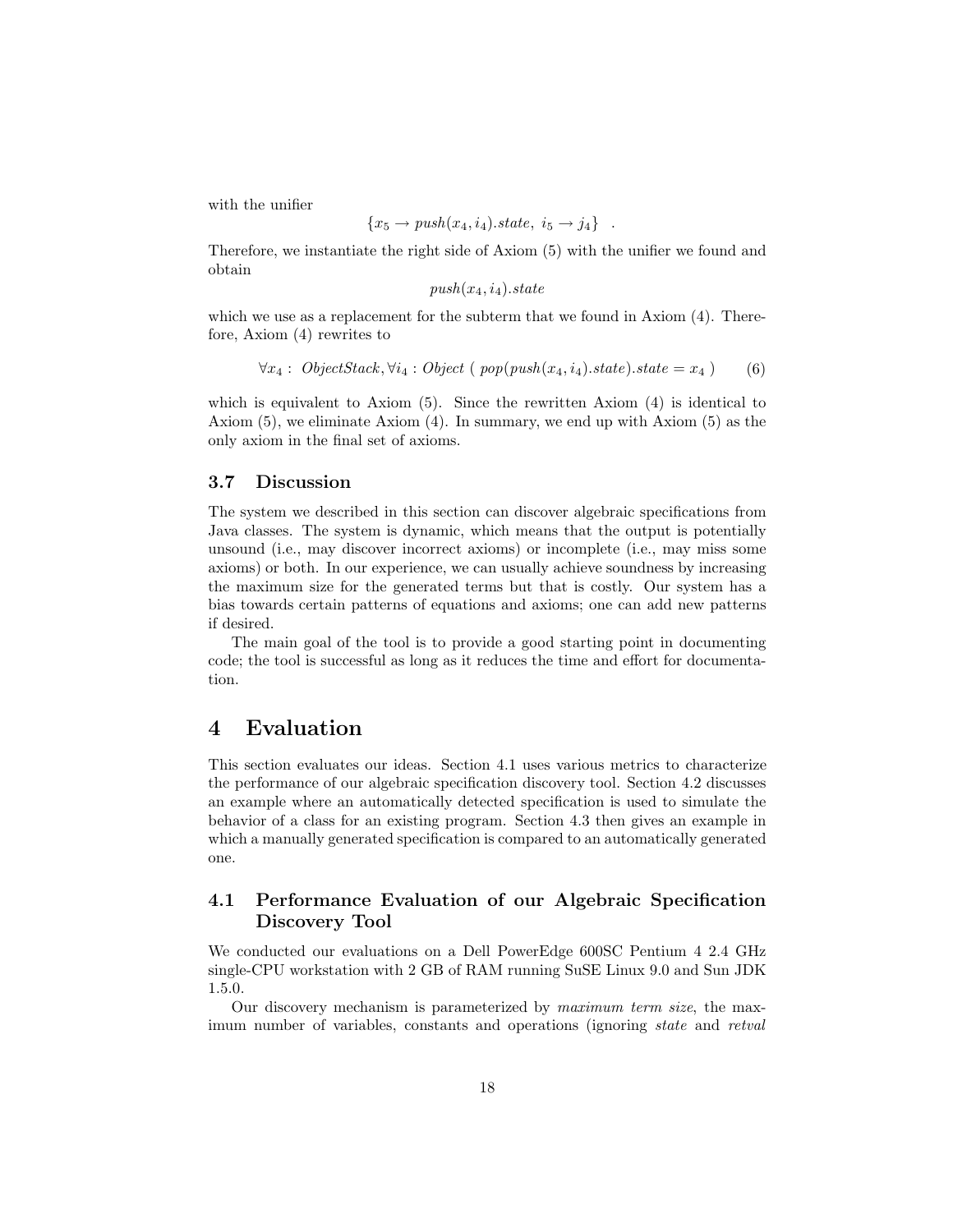annotations) allowed per term. For example, the size of

push(IntStack().state, 4).state

is 3.

To test the efficiency of axiom discovery, we configured our system as follows: As a default, we used a term size of 5 for the equation generators and a test case size of four. This means that the resulting equations will have terms with a maximum size of five on either side, and that they will be tested with test stubs (see Algorithm 3.3.4) of size four or smaller.

For HashMap, we chose a term size of 4 for all equation generators except for the observer equation generator, where a size of 6 was beneficial. We configured the system for HashSet in the same way as HashMap, except that we found that a test stub size of 3 was sufficient. We also configured three distinct instances of Object and similar small pools for primitive types.

Table 1 describes the our benchmark programs. Column " $\#$  op" gives the number of operations in the class and "# observ" gives the number of operations that are observers (i.e., operations with a non-void return type). LinkedList, HashSet, HashMap, and Hashtable are library classes from Sun's Java Development Kit 1.5.0.

| Java Class          | Description               | Source | # op | $\#$ observ. |
|---------------------|---------------------------|--------|------|--------------|
| IntegerStack        | minimal integer stack     | Henkel | 13   |              |
| IntegerStack2       | integer stack             | Henkel | 13   |              |
| ObjectStack         | object stack (Fig. $2)$ ) | Henkel | 12   |              |
| FullObjectStack     | another Object stack      | Henkel | 16   |              |
| <b>IntegerQueue</b> | a FIFO queue for integers | Henkel | 16   |              |
| ObjectMapping       | a mapping between objects | Henkel | 16   | 10           |
| ObjectQueue         | a FIFO queue for objects  | Henkel | 16   | 9            |
| LinkedList          | linked list               | Sun    | 46   | 37           |
| HashSet             | hash set                  | Sun    | 27   | 21           |
| HashMap             | hash map                  | Sun    | 26   | 19           |
| Hashtable           | hash table                | Sun    | 29   | 22           |

Table 1: Java classes used in our evaluation

Section 4.1.1 gives performance characteristics for our system. Section 4.1.2 presents data that suggests that our tool is successful in exercising most of the class under consideration and is thus likely to be mostly sound. Finally Section 4.1.3 discusses some axioms that our tool discovers.

### 4.1.1 Performance of the Tool

Table 2 gives the overall performance of our system. For each benchmark, we display the number of axioms before and after rewriting and the time it took to generate the axioms. The table shows that our redundancy reduction by rewriting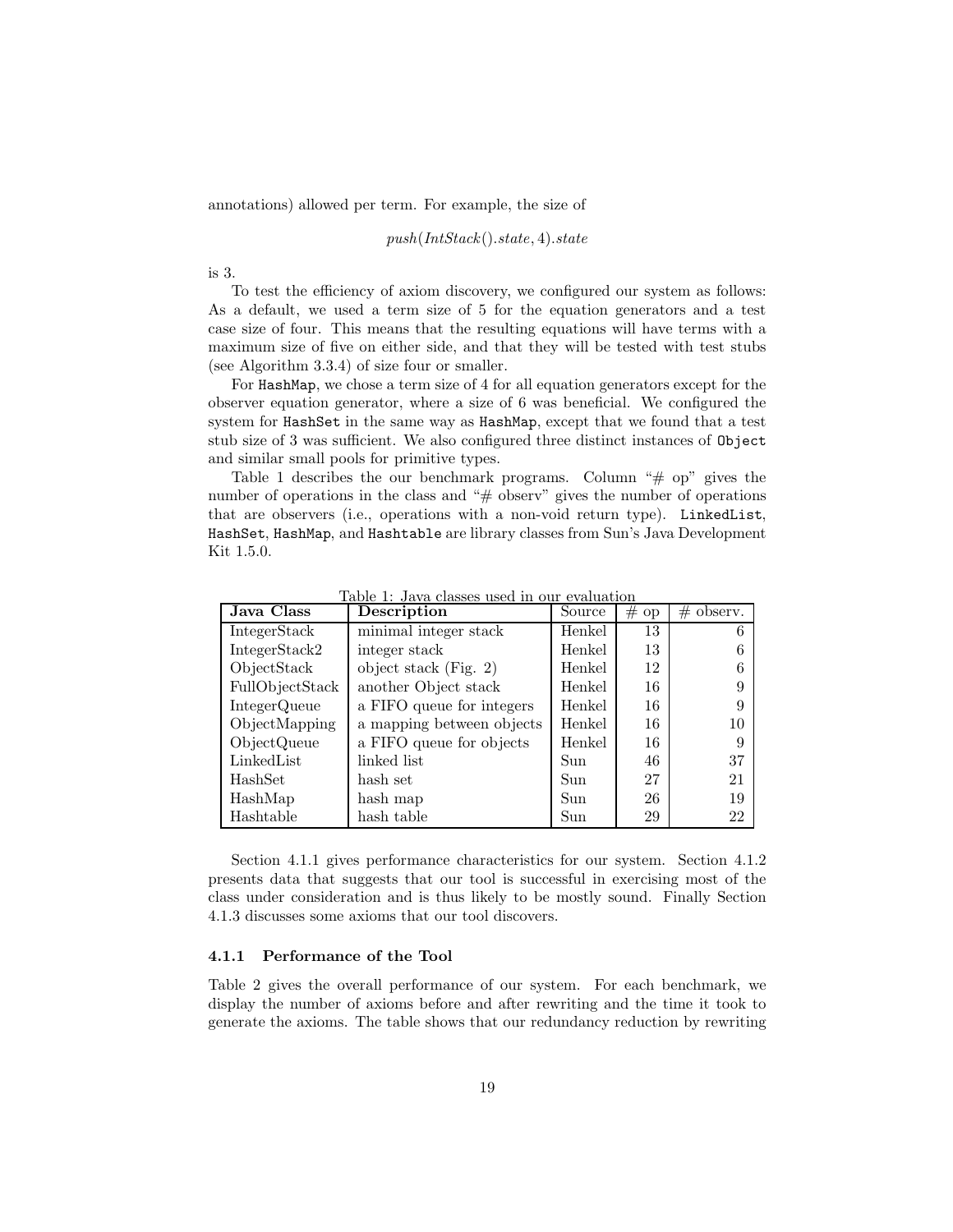| benchmark       | axioms before rewriting<br># | $#$ final axioms | time               |
|-----------------|------------------------------|------------------|--------------------|
| IntegerStack    | 71                           | 7                | 3.5s               |
| IntegerStack2   | 81                           | 9                | 2.5s               |
| ObjectStack     | 73                           | 7                | 5.3s               |
| FullObjectStack | 198                          | 19               | 7.9s               |
| IntegerQueue    | 298                          | 22               | 31.8s              |
| ObjectQueue     | 276                          | 17               | 56.5s              |
| ObjectMapping   | 184                          | 18               | 6.6s               |
| LinkedList      | 1478                         | 113              | $9.1 \text{ min}$  |
| HashSet         | 4959                         | 55               | $22.9 \text{ min}$ |
| HashMap         | 5795                         | 60               | $191 \text{ min}$  |
| Hashtable       | 5702                         | 44               | $167 \text{ min}$  |

Table 2: Timings for our benchmark programs.

| $\alpha$ results. |                 |         |                  |         |
|-------------------|-----------------|---------|------------------|---------|
| algebra           | time in seconds | $(\#$   | generated terms) |         |
|                   |                 | size 10 |                  | size 11 |
| IntegerStack      | 0.28            | (166)   | 0.52             | (418)   |
| IntegerStack2     | 0.25            | (251)   | 0.42             | (566)   |
| ObjectStack       | 0.71            | (432)   | 1.35             | (1472)  |
| FullObjectStack   | 0.99            | (432)   | 1.75             | (1472)  |
| IntegerQueue      | 0.70            | (358)   | 1.23             | (722)   |
| ObjectQueue       | 1.62            | (906)   | 3.17             | (2271)  |
| ObjectMapping     | 1.05            | (441)   | 1.58             | (441)   |
| LinkedList        | 22.27           | (2616)  | 55.65            | (5108)  |
| HashSet           | 54.47           | (1732)  | 121.09           | (2390)  |
| HashMap           | 24.57           | (7966)  | 49.08            | (13981) |
| Hashtable         | 12.57           | (3423)  | 22.10            | (5158)  |

Table 3: Efficiency of Term generation.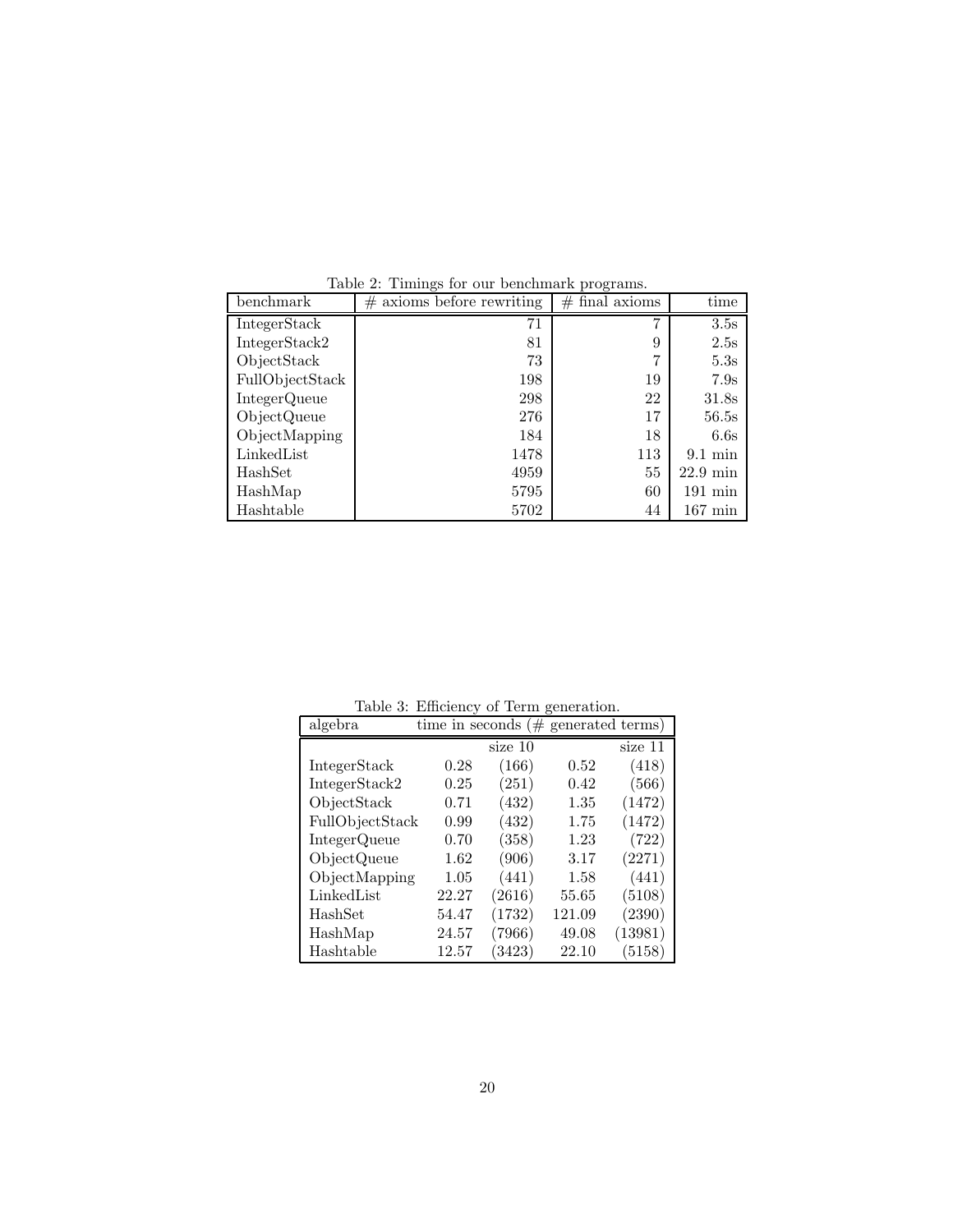



Figure 6: Efficiency of equation generation (LinkedList).

Figure 7: Efficiency of axiom generation (LinkedList).

is very effective. It also shows that our system is fast for all of our own test cases, and reasonably efficient for LinkedList and HashSet.

We see from Table 2 that LinkedList has the largest number of axioms–113. While this is a significant number, it is worth noting that the Java standard implementation of linked list has a large number of operations (46, if we include all public operations defined by its superclasses) and thus, 113 axioms is not excessive.

Table 3, Figure 6, Figure 7, and Figure 8 explore the performance of our system in detail. Figure 3 gives the time to generate all terms of sizes 10 (first column) and 11 (second column) respectively. We see that the number of terms does increase significantly with term length, even though we prune away many useless terms. We also see that classes with a large number of terms  $(e.g., HashSet)$  are the ones that take the most time in our system<sup>2</sup>.

Figure 6 and 7 are box plots that give the distribution of the time to generate the different kinds of equations and axioms for LinkedList. As an example, consider the state/eqn plot in Figure 6. The box denotes the interquartile range, which contains the 50% of the values that fall within the second and third quartile. The line inside the box is the median, which overlaps with the bottom of the box due to a strong bias towards low values. Values beyond the whiskers are outliers. From Figure 6 and Figure 7 we see that the state axioms and equations are the most expensive to generate with state/eqn being the slowest. For the most part, observer and difference equations and axioms are fast to generate and all equations and axioms of those type take approximately the same time. These results suggest that it may be worthwhile to try other orderings or kinds of equations in order to speed up the equation and axiom generation.

<sup>&</sup>lt;sup>2</sup>Note that these results differ from the ones reported in [HD03] since we made many modifications to our system since our earlier paper.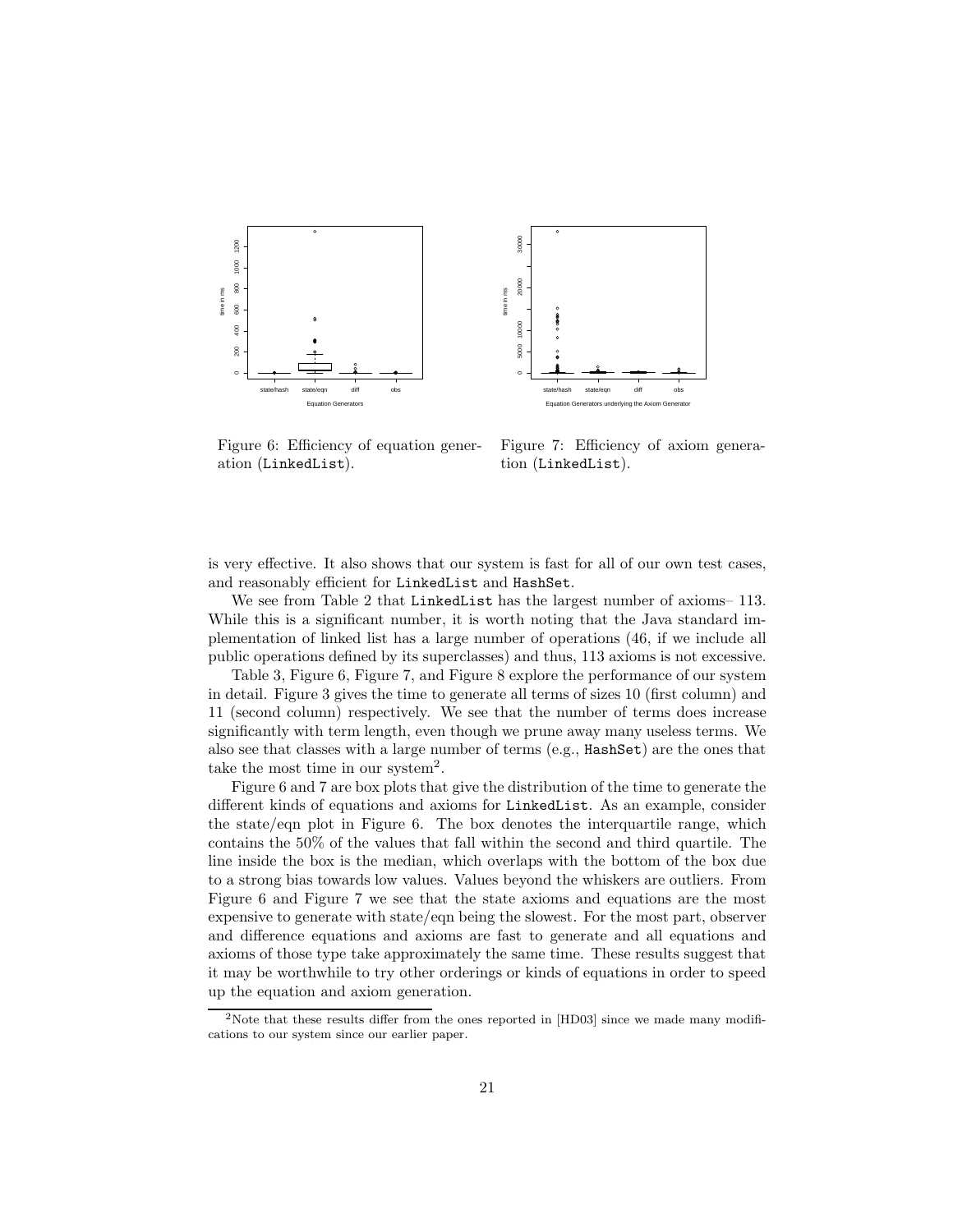

Figure 8: Learning curve (LinkedList)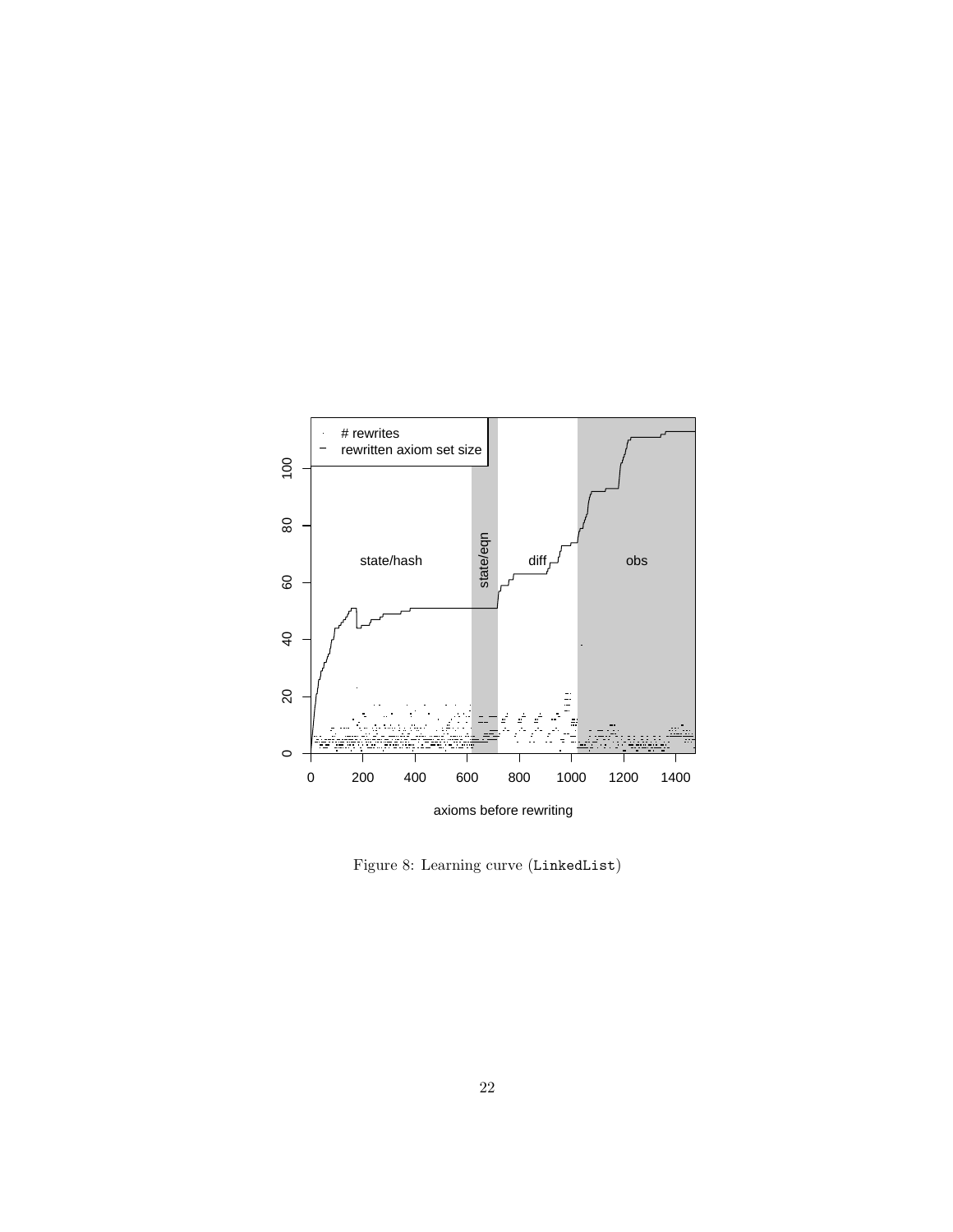Fig. 8 gives insight into the behavior of our tool when discovering axioms for LinkedList. The x axis denotes time in terms of axioms generated by the axiom generator. The "learning curve" is the number of axioms that have been discovered and rewritten. Note that this curve does not ascend monotonically, as the discovery of one axiom can lead to the elimination of numerous other axioms. The dots near the bottom denote the number of rewriting events per discovered axiom. We run our system as follows: first, we discover state axioms using the hash table optimization (state/hash), then we generate the general state axioms (state/eqn), next we generate the difference axioms and finally the observer axioms. The shaded areas in Fig. 8 denote these different zones.

Note the sudden dip around axiom 176. At this point, we discover the following:

| forall x0:LinkedList<br>$LinkedList$ (clear(x0).state).state == $LinkedList()$ .state |
|---------------------------------------------------------------------------------------|
| Together with the earlier axiom                                                       |
| forall x0:LinkedList<br>$LinkedList(x0) .state == x0$                                 |

this allows our system to eliminate 8 axioms that examined the behavior of "cleared" LinkedLists (which our system then reduced to the behavior of newly constructed LinkedLists).

Further note that State/eqn generates only 100 out of the axioms considered here, many of which either were comparatively simple (resulting in few generalization steps, cf. Algorithm 6), could be simplified by axioms previously detected by state/hash, or could be falsified quickly due to a cache we provided for test parameters that had previously been successful in refuting axiom candidates. Thus, despite having to employ the (comparatively) expensive observational equivalence mechanism (Section 3.3), the total run-time of state/eqn only amounts to about twenty seconds of the 9.1 minutes (average) required to determine the specification of LinkedList: Its increased cost in equation generation was shadowed by its significantly decreased cost of axiom generation.

#### 4.1.2 Coverage Measurements

Since our system is based on a dynamic approach it is neither sound nor complete. One way in which our system can fail to be sound is if the generated terms do not adequately exercise the full range of behavior of the class under consideration. Table 4 gives the basic block coverage attained by our term generator. Overall, we find that our terms yield a high coverage.

When our coverage is less than 100% it is often because our terms do not adequately explore the argument space for operations (e.g., for LinkedList we did not generate a term that called removeAll with a collection that contains a subset of the receiver's elements). Other reasons include: dead code (e.g., some code in LinkedList.subList); corner cases (e.g., corner cases for initialCapacity in Hashtable).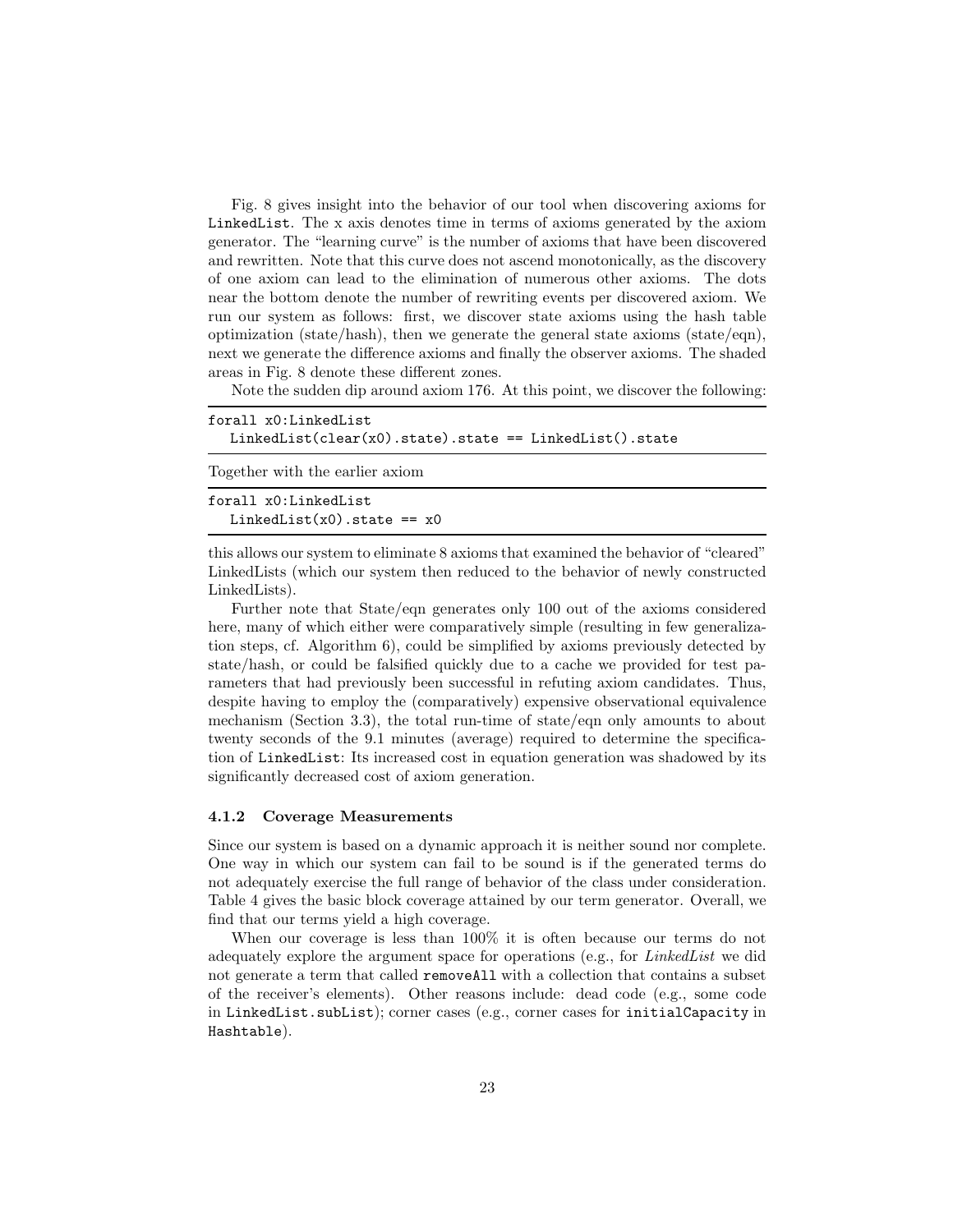Table 4: Basic block coverage.

| Class           | Coverage |
|-----------------|----------|
| IntegerStack    | $100\%$  |
| IntegerStack2   | $62.5\%$ |
| ObjectStack     | 100\%    |
| FullObjectStack | 100%     |
| IntegerQueue    | 100%     |
| ObjectQueue     | 100%     |
| ObjectMapping   | 100%     |
| LinkedList      | $85.7\%$ |
| HashSet         | 85%      |
| HashMap         | $66.7\%$ |
| Hashtable       | 74.8%    |

Table 5: Fraction of correct axioms (based on manual inspection).

| Class           | Correct/Total Axioms | Precision |
|-----------------|----------------------|-----------|
| IntegerStack    | 6/7                  | 85.7%     |
| IntegerStack2   | 7/9                  | 77.8%     |
| ObjectStack     | 6/7                  | 85.7%     |
| FullObjectStack | 18/19                | 94.7%     |
| IntegerQueue    | 21/22                | $95.5\%$  |
| ObjectQueue     | 16/17                | 94.1\%    |
| ObjectMapping   | 17/18                | 94.4%     |
| LinkedList      | 109/113              | $96.5\%$  |
| HashSet         | 53/55                | 96.4%     |
| HashMap         | 59/60                | 98.3%     |
| Hashtable       | 43/44                | 97.7%     |

# 4.1.3 Manual Inspection of Axioms

To make sure that the axioms discovered by our tool were correct, we manually verified the generated axioms for all classes; the results are listed as "Precision" in Table 5.

The set of incorrect axioms we encountered typically included the incorrect equality axiom discussed at the end of Section 4.3.

The axioms though many for some classes (e.g., LinkedList), were relatively easy to read (verifying them took half an hour of our time per class, at most).

We now discuss a number of representative sample axioms which were discovered by our tool.

| forall x0:HashMap          |           |
|----------------------------|-----------|
| $size(x0)$ . state == $x0$ | (Axiom 3) |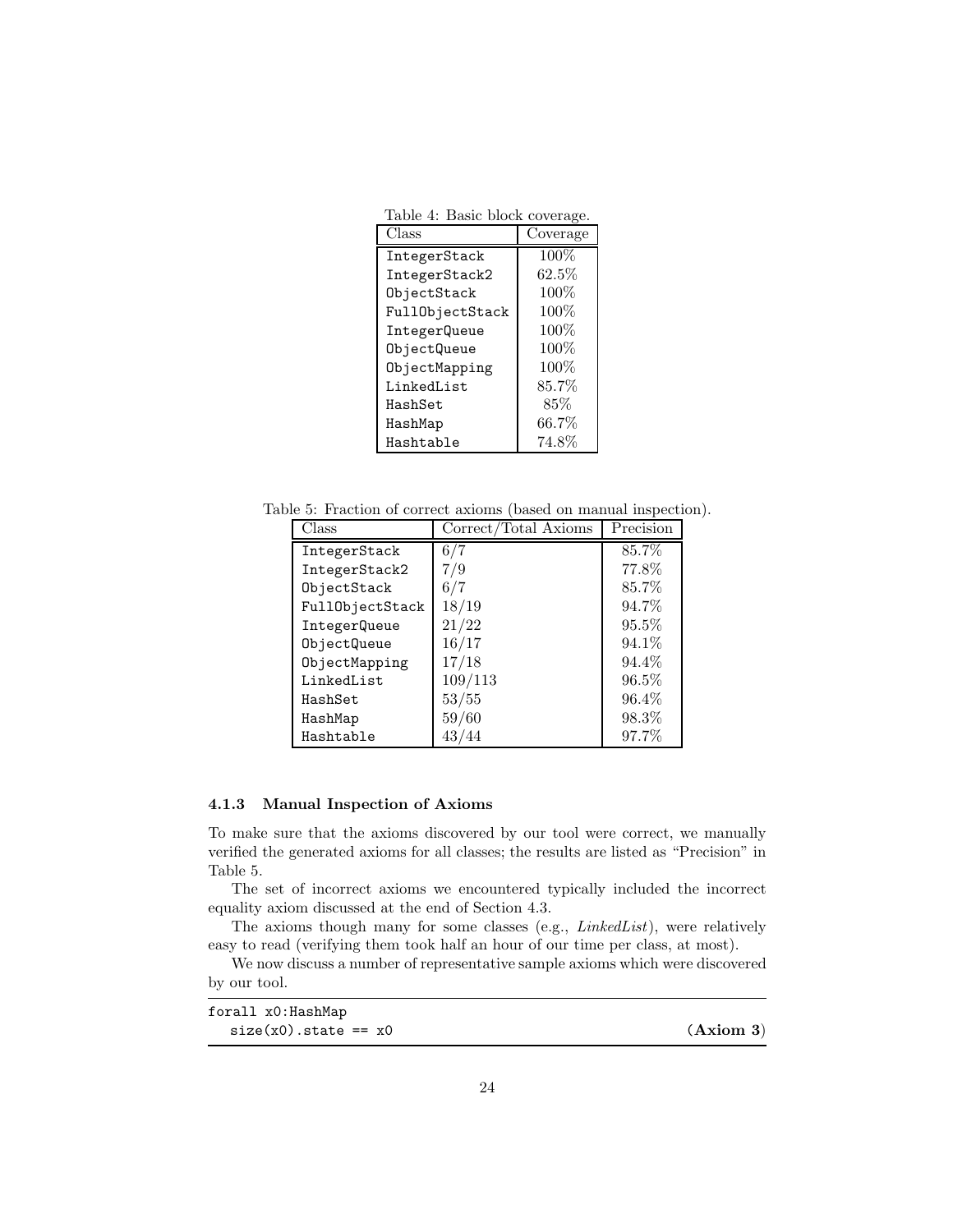Axiom 3 says that invoking size on a HashMap does not modify its internal state. Our system generates such axioms for each pure observer (i.e., an operation that has a non-void return value and does not change the state of the object), for example, it finds 16 such axioms for LinkedList.

| forall x0:HashMap            | (Axiom 4) |
|------------------------------|-----------|
| $putAll(x0,x0) .state == x0$ |           |

Axiom 4 says that if we add all mappings of a  $HashMap$  into an equivalent  $HashMap$ , the receiver's state does not change.

```
forall x0 : HashMap (Axiom 5)
forall x1 : Object
forall x2 : Object
  get(put(x0, x1, x2).state, x1).retval == x2
```
Axiom 5 gives a partial characterization of the *get* and *put* operations.

| forall x0 : Object                                             |  | (Axiom 6) |
|----------------------------------------------------------------|--|-----------|
| get(put(HashMap().state, Object@0, x0).state, Object@1).retval |  |           |
| $==$ null                                                      |  |           |

Axiom 6 is one of the axioms that could be more abstract if our tool would support conditional axioms: Instead of using the constants Object@0 and Object@1, the axiom could then be rewritten into

```
forall x0 : Object
forall x1 : Object
forall x2 : Object
if x1.equals(x2) == false thenget(put(HashMap().state, x1, x0).state, x2).retval == null
```
As these kinds of overly concrete axioms require post-processing to be useful, we removed them for all of our statistical results (i.e., they were omitted in all of our graphs and tables).

Finally, it is worth noting that while we can manually determine the ratio of correct axioms generated by our tool (its precision), it is much harder to determine how many axioms we are missing (to determine *recall*). One approach to approximate an answer to this question is to run our algebraic specification interpreter for a particular unit-test or application, and add algebraic axioms to the specification until the interpretation succeeds. We describe such a scenario in Section 4.2.

# 4.2 Case Study: Discovering a Specification for Interpretation

In this case study, we used our specification discovery tool to generate a specification for the java.util.ArrayList class contained in Sun's Java Development Kit. We then debugged this specification with our algebraic interpreter [HD04b], simulating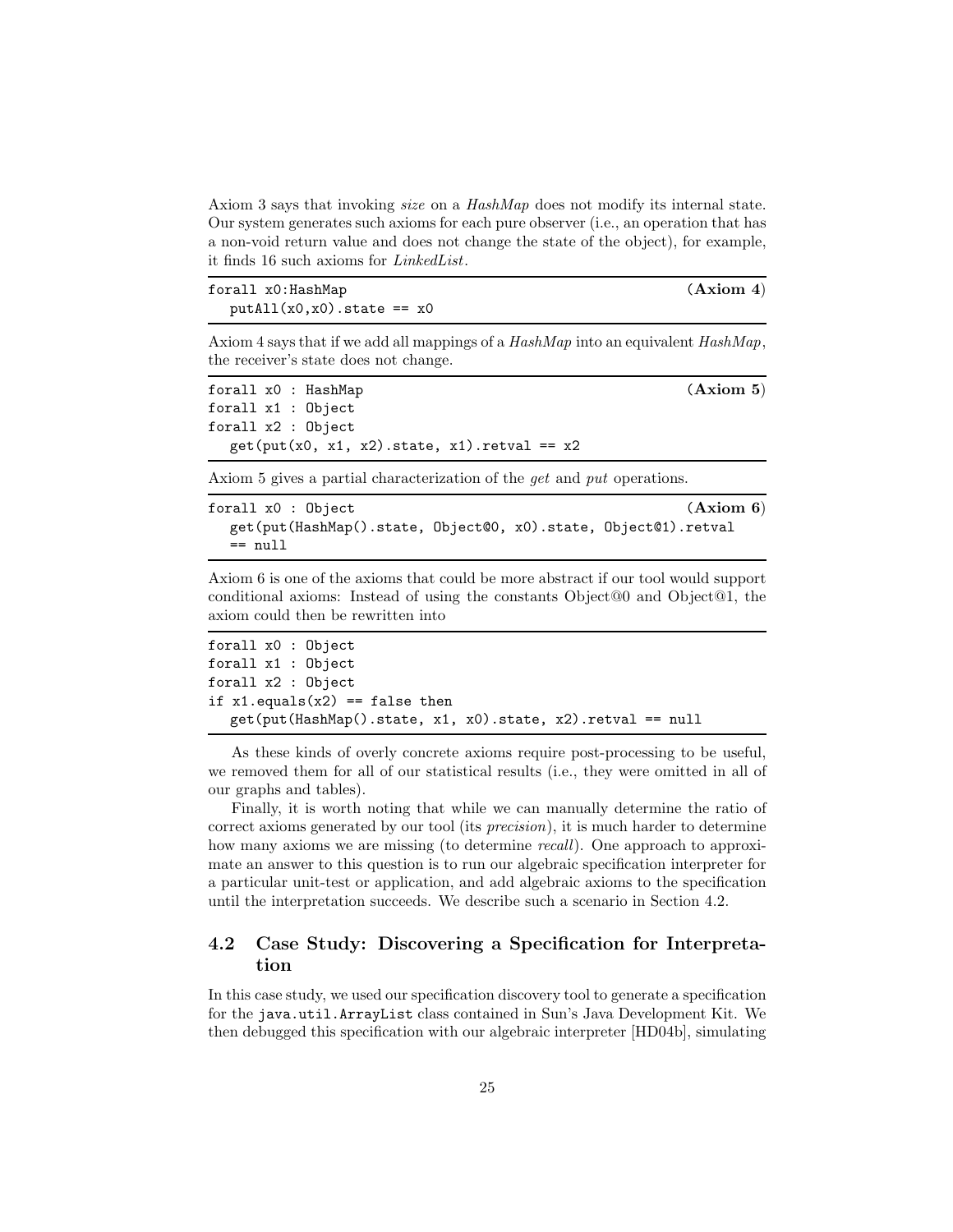the ArrayList class for a BibTeX parser.<sup>3</sup> We chose this client application because it is not dependent on libraries other than the Java standard libraries, it uses collection classes, and because we were familiar with its implementation.

Out of the 10 algebraic axioms to execute the BibTeX parser successfully, our discovery tool can produce 3 axioms exactly as needed. As an example, the following two axioms specify how the first element of an ArrayList can be obtained by applying the get operation for index 0:

```
forall x0 : 0bject (Axiom 7)
  get(add(newArrayList().state, x0).state, 0).retval == x0
forall 1 : ArrayList (Axiom 8)
forall o1 : Object
forall o2 : Object
  get(add(add(l, o1).state, o2).state, 0).retval
  == get(add(l, o1).state, 0).retval
```
We manually added 7 axioms to the specification. Five of those axioms describe the behavior of Iterator instances generated by ArrayList objects. For example, the following axiom states that an iterator created from an empty list does not have a next element:

```
hasNext(iterator(ArrayList().state).retval).retval == false
```
The discovery tool currently cannot find these 5 axioms because the state of the Iterator object is modeled as the return value of the operation iterator() of another class (ArrayList). This scenario is not covered by the currently implemented equation generators. However, the discovery tool provides extension points for adding new equation generators. An appropriate equation generator could be implemented without changing the infrastructure.

More details about this case study, including all discovered axioms, are available in a technical report [HD04a]. While this case study was performed with an older version of our tool, we verified that our previous observations still hold with the current version.

# 4.3 Case Study: Comparing a Discovered Specification to a Hand-Written one

In this case study, we compared a discovered specification for a priority queue class to a specification of the same class that we had furnished beforehand. This specification was assumed to be "complete", i.e., we had already gained reasonable confidence in it specifying all aspects we considered relevant. Unlike the previous case study, our goal was to determine whether the specification would be sufficient for all possible clients, not just for one run of one particular program.

Figure 9 gives the class signature of this queue. In addition to the methods given in Figure 9, the PriorityQueue also inherits the toString(), hashCode(),

<sup>3</sup>Available at www.cs.colorado.edu/~henkel/stuff/javabib/.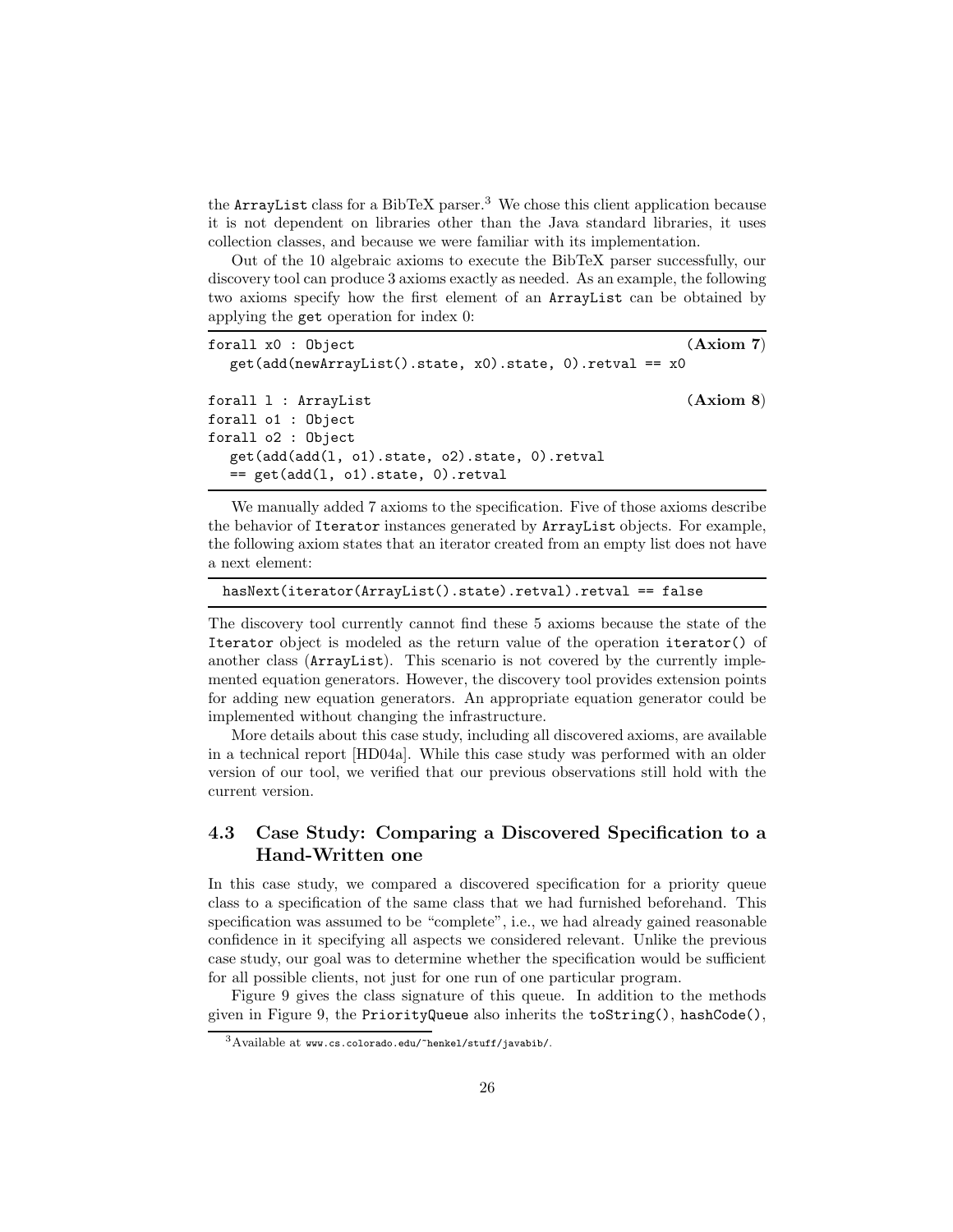```
public class PriorityQueue {
       public PriorityQueue(Comparator c){...}
       public Object get(){...}
       public boolean equals(Object other){...}
       public boolean add(Object object){...}
       public boolean addAll(PriorityQueue collection){...}
       public boolean contains(Object object){...}
       public int size(){...}
}
```
Figure 9: A priority queue for Java

and getClass() methods from Object. The constructor of the PriorityQueue takes an instance of java.util.Comparator, which determines the preorder on the queue's values.

# 4.4 Comparing a hand-crafted specification to an automatically detected one

Using our algebraic specification interpreter [HD04b] and a test suite consisting of 92 run-time tests, we developed what we considered to be a complete algebraic priority queue specification. In order to function properly with our interpreter, this specification also included a *hidden method*, describing an auxiliary function.

We then wrote a Java implementation of a Priority Queue and validated it dynamically by running it against the test suite and against the interpreted specification.

#### 4.4.1 Detected axioms vs. specified axioms

Our discovery tool yielded 28 axioms in 11 seconds for the Java Priority Queue.

- 8 axioms exactly matched axioms we had specified by hand, modulo renaming.
- 6 axioms matched axioms we had specified by hand, except that they were slightly more concrete.
- 6 axioms were correct but could have been re-written if certain other, missing axioms had also been known.
- 3 axioms specified the semantics of methods we had inherited but chose not to specify (toString, getClass and hashCode).
- 2 axioms were correct but could have been eliminated by applying basic laws of arithmetic.
- 2 axioms specified relevant behavior we had omitted in our manual specification.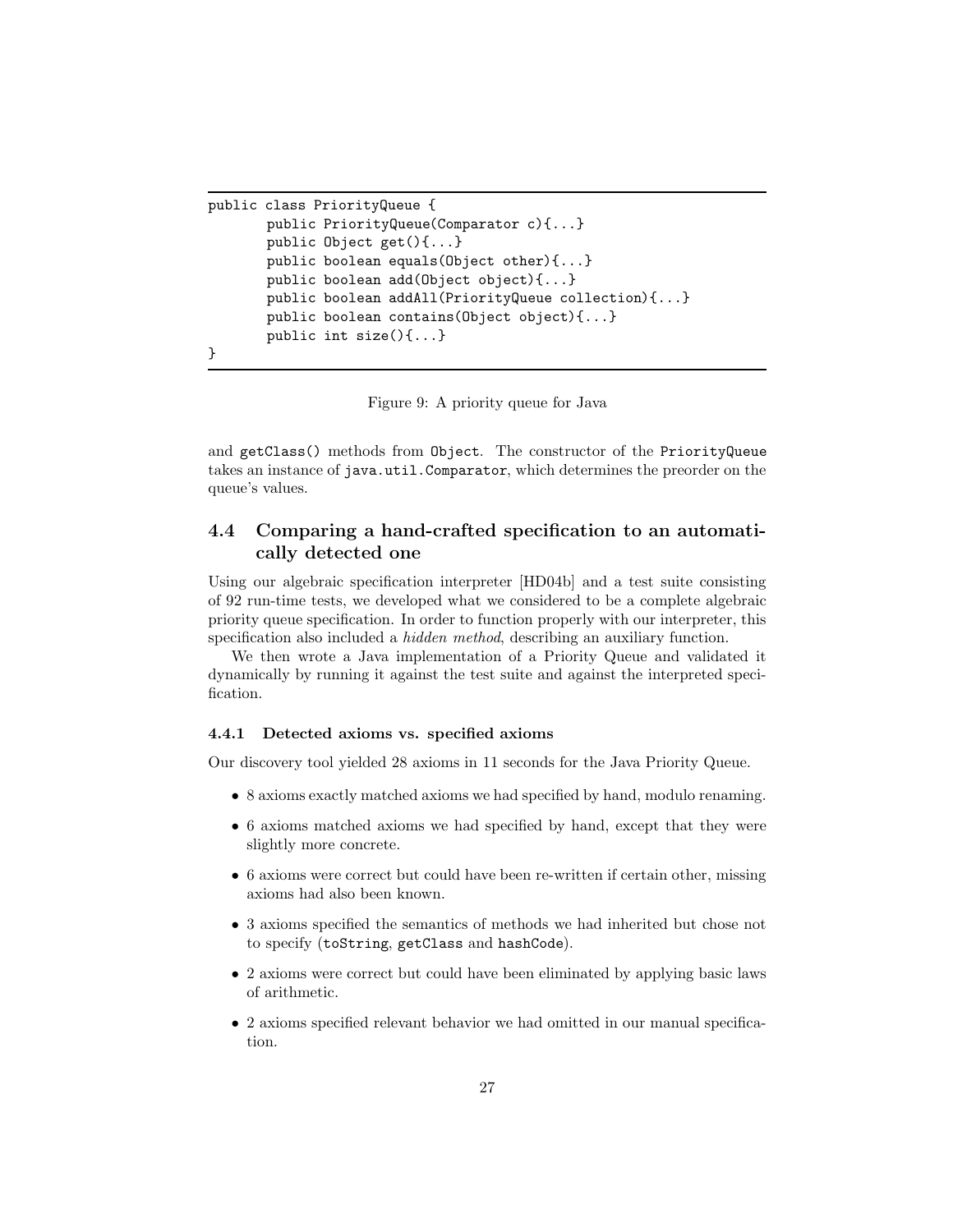• 1 axiom was incorrect

The 6 axioms listed as "could have been rewritten if [. . . ] missing axioms had also been known" were found because our current detection mechanism does not attempt to derive conditional axioms (axioms with preconditions).

The 6 axioms described as "matched axioms [. . . ], except that they were slightly more concrete" were axioms in which the default constructor was used, even though the more general parameterized constructor would have allowed for them to be generalized over all supported orders; this was caused by an overly restrictive size of our test set for java.util.Comparator objects.

### 4.4.2 Incorrectly detected axioms

As mentioned above, we detected an incorrect axiom, namely the following:

```
forall x0 : edu.colorado.cs.PriorityQueue (Axiom 9)
forall x1 : java.lang.Object
  equals(x0, x1) .retval == false
```
Our dynamic testing does not currently consider subtyping when choosing test values. As such, we never attempted to pass a priority queue to equals and thus never encountered a situation in which equals would evaluate to true, explaining Axiom 9.

### 4.4.3 Specified axioms vs. detected axioms

Out of the 30 axioms we originally specified:

- 8 axioms were detected (modulo renaming).
- 7 axioms required preconditions and therefore could not be detected.
- 6 axioms were detected, but used the (overly concrete) default constructor (see above).
- 5 axioms were not detected because our system does not consider subtype instances as valid test parameters.
- 2 axioms specified a hidden method.
- 1 axiom was not detected because null is not used as a test parameter in places requiring an instance of the class currently being analyzed.
- 1 axiom was not detected because none of our equation generators emitted an equation that could have served as a template for it.

This last axiom was the following: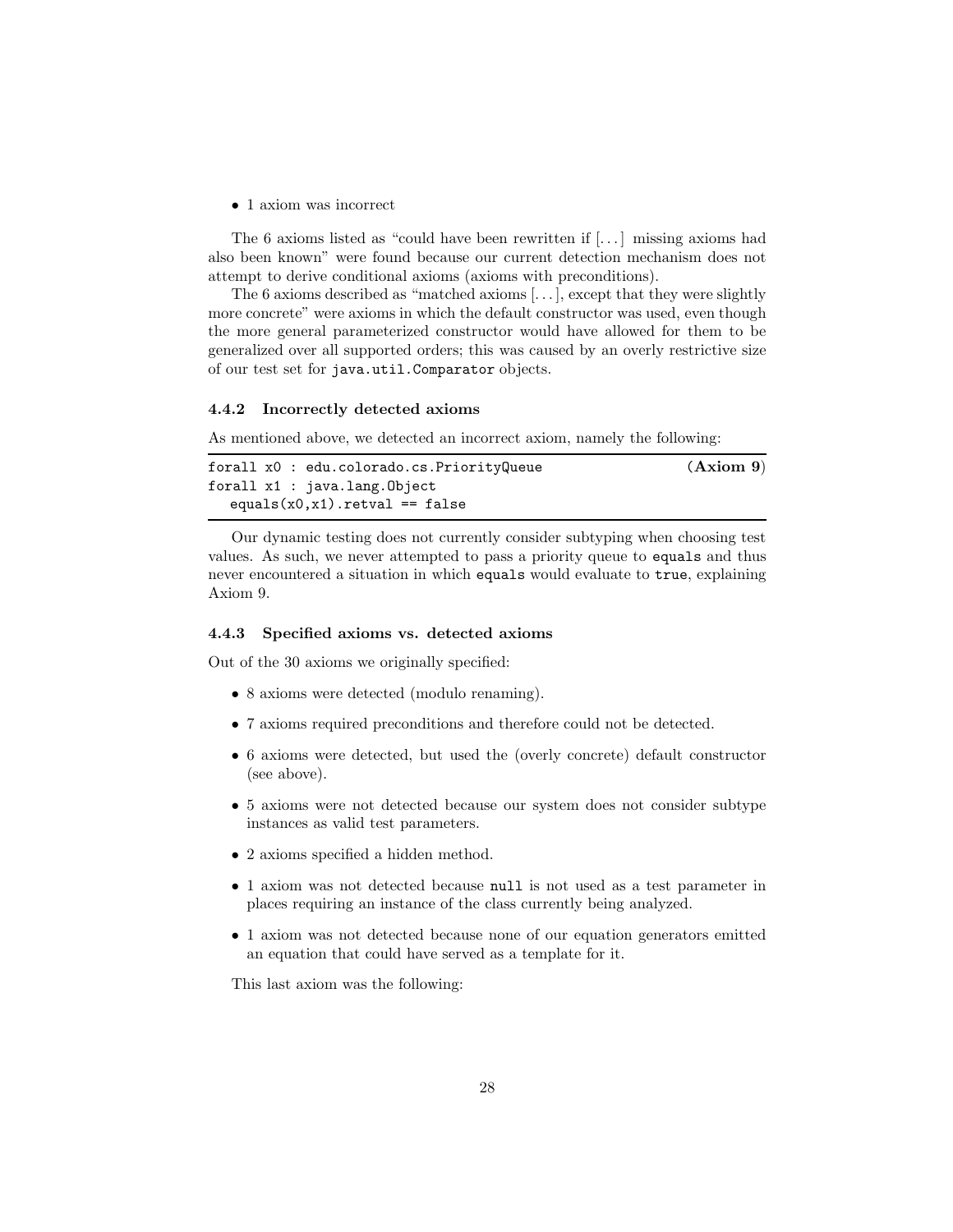```
forall p : edu.colorado.cs.PriorityQueue
forall q : edu.colorado.cs.PriorityQueue
forall o : java.lang.Object
  addAll(p, add(q, o).state).state
  == add(addAll(p, q).state, o).state
```
None of our equation generators yielded an equation that could have been generalized to this axiom. Again (as mentioned in section 4.2), it should be noted that such a generator can be added easily; we did not include it in our system because our initial estimates had indicated that the space of equations we would have to explore would be quite significant, slowing down discovery, while only very few additional axioms could potentially be found.

# 5 Related Work

We now describe related work in specification languages, dynamic invariant detection, automatic programming, static analysis, and testing.

# 5.1 Specification Languages

We drew many ideas and inspirations from previous work in algebraic specifications for abstract data types [GH78]. Horebeek and Lewi [HL89] give a good introduction to algebraic specifications. Sannella et al. give an overview of and motivation for the theory behind algebraic specifications [ST97]. A book by Astesiano et al. contains reports of recent developments in the algebraic specification community [AKKB99].

Antoy describes how to systematically design algebraic specifications [Ant89]. In particular, he describes techniques that can help to identify whether a specification is complete. His observations could be used in our setting; however, they are limited to a particular class of algebras.

Prior work demonstrates that algebraic specifications are useful for a variety of tasks. Rugaber et al. study the adequacy of algebraic specifications for a reengineering task [RSS01]. They specified an existing system using algebraic specifications and were able to regenerate the system from the specifications using a code generator. Janicki et al. find that for defining abstract data types, algebraic specifications are preferable over the trace assertion method [BP78, JS01]

# 5.2 Dynamic Invariant Detection

Recently, there has been much work on dynamic invariant detection [ECGN01, WML02, ABL02, HL02]. Dynamic invariant detection systems discover specifications by learning general properties of a program's execution from a set of program runs.

Daikon [ECGN01] discovers Hoare-style axiomatic specifications [Hoa69, Gri81]. Daikon is useful for understanding how something is implemented, but also exposes the full complexity of a given implementation. Daikon has been improved in many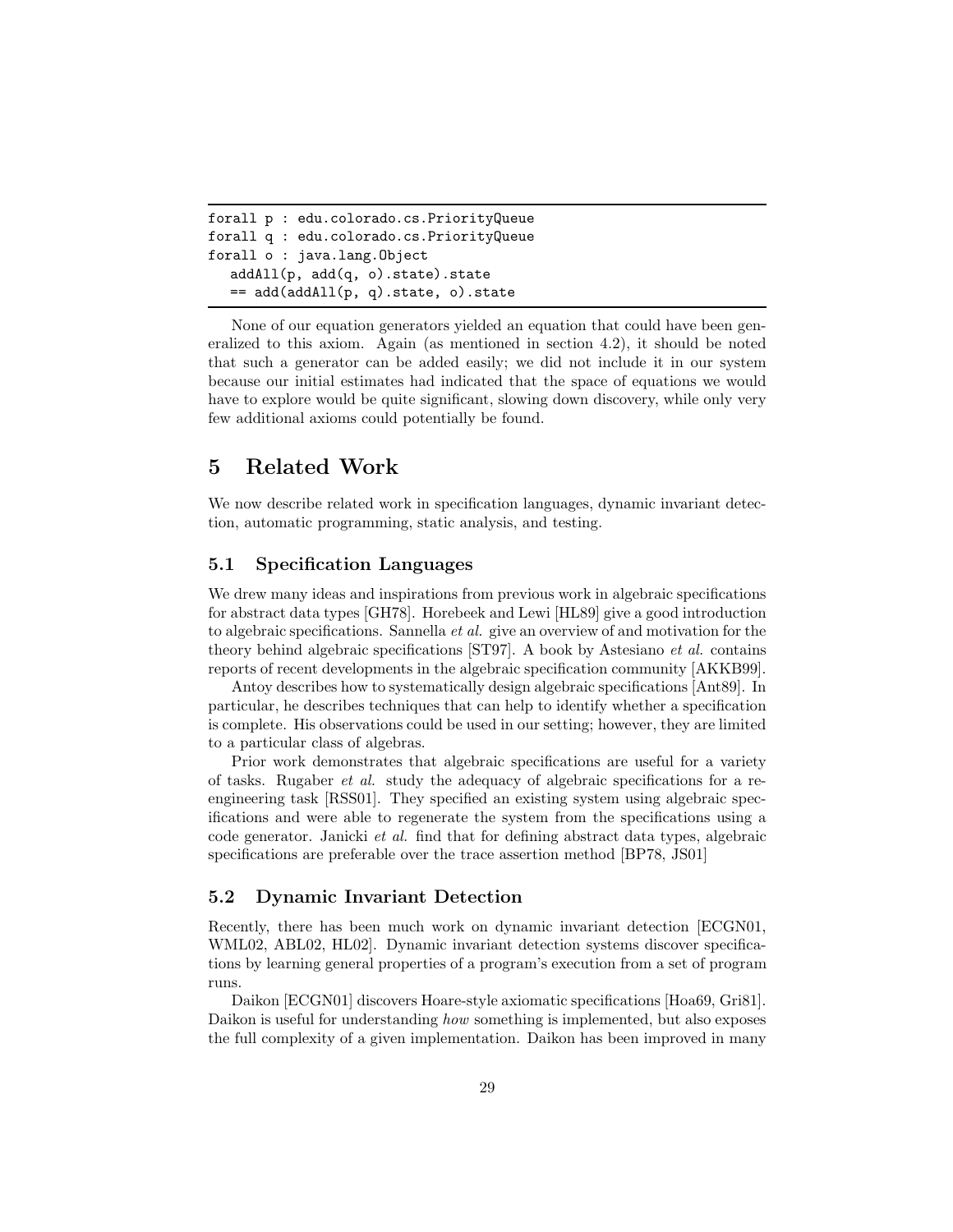ways [ECGN00, EGKN00, DDLE02] and has been used for various applications including program evolution [ECGN01], refactoring [KEGN01], test suite quality evaluation [HME], bug detection [HL02], and as a generator of specifications that are then checked statically [NE02].

Whaley *et al.* [WML02] describe how to discover specifications that are finite state machines describing in which order method calls can be made to a given object. Similarly, Ammons et al. extract nondeterministic finite state automatons (NFAs) that model temporal and data dependencies in APIs from C code [ABL02]. These specifications are not nearly as expressive as algebraic specifications, since they cannot capture what values are returned by the methods.

Our preliminary studies show that the current implementation of our tool does not scale as well as some of the systems mentioned above. However, we are unaware of any dynamic tool that discovers high-level specifications of the interfaces of classes. Also, unlike prior work, our system interleaves automatic test generation and specification discovery. All previous systems require a test suite.

### 5.3 Automatic Programming

Automatic programming systems [Bie72, BK76, Bie78, Ang82, Har75, Sum77] discover programs from examples or synthesize programs from specifications by deduction. The programs are analogous to our specifications in that our specifications are high-level descriptions of examples. Algorithmic program debugging [Sha82] is similar to automatic programming and uses an inductive inference procedure to test side-effect and loop-free programs based on input output examples and then helps users to interactively correct the bugs in the program. Unlike the above techniques whose goals are to generate programs or find bugs, the goal of our system is to generate formal specifications (which could, of course, be used to generate programs or find bugs).

### 5.4 Static Analysis

Program analyses generate output that describes the behavior of the program. For example, shape analyses [SRW02] describe the shape of data structures and may be useful for debugging. Type inference systems, such as Lackwit [OJ97] generate types that describe the flow of values in a program. Our system is a dynamic black-box technique that does not need to look at the code to be effective. However, various static techniques can be used to guide our system (for example, we have already experimented with mod-ref analyses).

### 5.5 Testing

Woodward describes a methodology for *mutation testing* algebraic specifications [Woo93]. Mutation testing introduces one change ("mutations") to a specification to check the coverage of a test set. Woodward's system includes a simple test generation method that uses the signatures of specifications.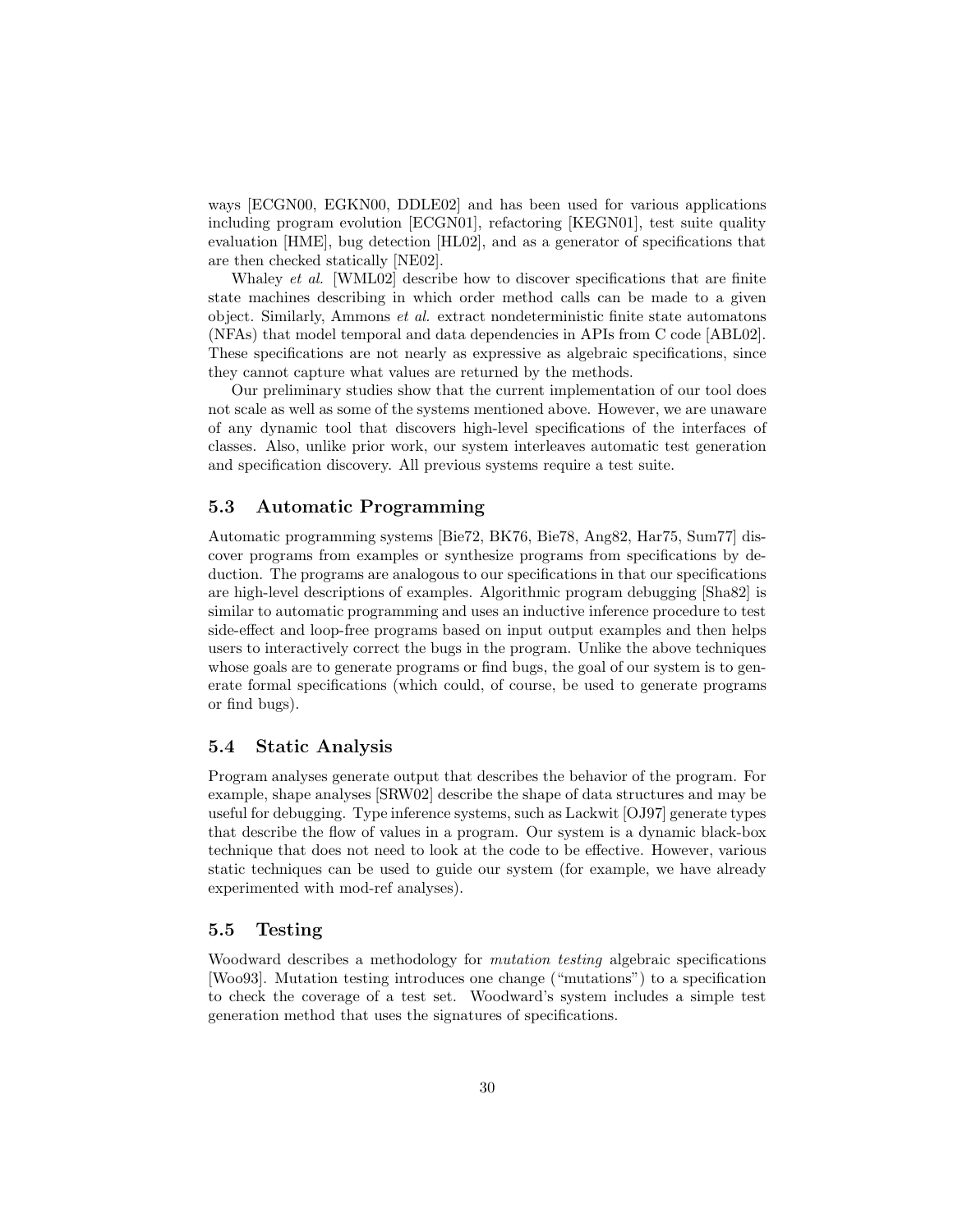Algebraic specifications have been used successfully to test implementations of abstract data types [GMH81, San91, HS96, AH00]. One of the more recent systems, Daistish [HS96] allows for the algebraic testing of OO programs in the presence of side effects. In Daistish, the user defines a mapping between an algebraic specification and an implementation of the specification. The system then checks whether the axioms hold, given user-defined test vectors. Similarly, the system by Antoy et al. [AH00] requires the users to give explicit mappings between specification and implementation. Our system automatically generates both the mapping and the test suite.

Doong and Frankl [DF94] introduce the notion of observational equivalence and an algorithm that generates test cases from algebraic specifications. Their system semi-automatically checks implementations against generated test cases. Later work improved on Doong and Frankl's test case generation mechanism [CTCC98] by combining white-box and black-box techniques. Our tool can potentially benefit from employing static analysis of the code when generating test cases (white box testing).

In addition to the above, prior work on test-case generation [HHG90, BOP00, MOP02] is also relevant to our work, particularly where it deals with term generation. Also, methods for evaluating test suites or test selection [ZHM97, GHK<sup>+</sup>01] are relevant. We do not use these techniques yet but expect that they will be useful in improving the speed of our tool and the quality of the axioms.

Korat is a system for automated testing of Java programs [BKM02]. Korat translates a given method's pre- and post-conditions into Java predicates, generates an exhaustive set of test cases within a finite domain using the pre-condition predicate and checks the correctness of the method by applying the post-condition predicate. Our approach for generating terms borrows ideas from Korat.

# 6 Conclusion

Java applications rely heavily on reusable container classes. In our study of a number of large Java applications we found that up to 30% of the classes in our applications used one or more of the containers in the java.util package. Thus, it is important for the container classes to be well documented.

To assist in this task, we describe a specification discovery tool that automatically discovers algebraic specifications for Java classes. Since algebraic specifications provide a clear, concise, and ambiguous description of the interface of container classes, they are ideal for documenting these classes.

The specification discovery tool works by observing the runtime-behavior of objects. Our experiments with a number of Java classes reveal that our system generates axioms that are both correct and useful for understanding and using container classes. Since our discovery tool is a dynamic tool (i.e., based on observing runtime behavior), it is neither sound nor complete. However, the discovered specifications give developers a good starting point for developing complete and sound specifications.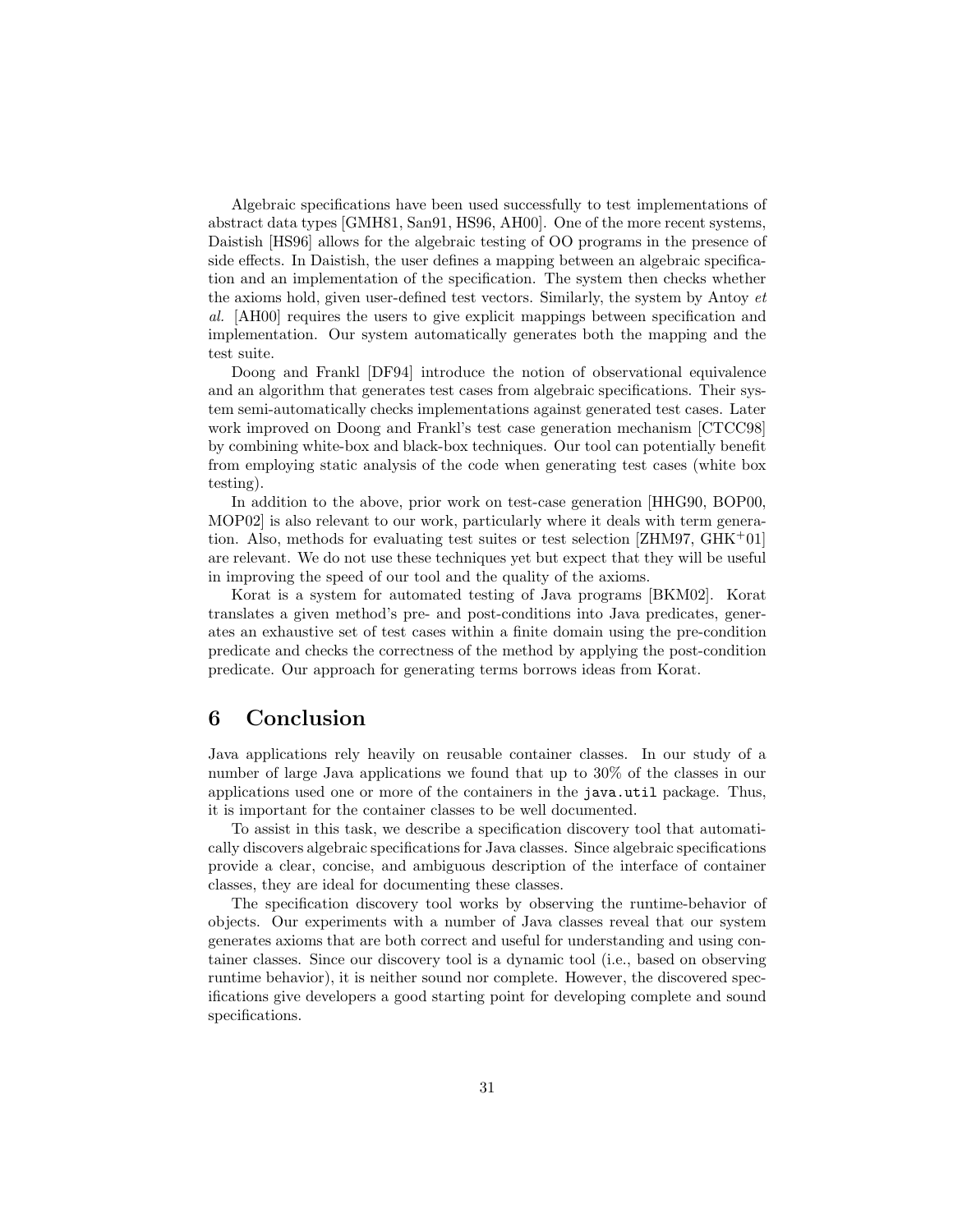# Acknowledgements

We thank the members of CU Boulder's programming languages group, the members of CU Boulder's software engineering research laboratory, members of the software technology department at IBM Research, and the anonymous referees for POPL and ECOOP for listening to our ideas and giving great feedback.

# References

- [ABL02] Glenn Ammons, Rastislav Bodik, and James R. Larus. Mining specifications. In Proceedings of the 29th ACM SIGPLAN-SIGACT Symposium on Principles of Programming Languages, pages 4–16, 2002.
- [AH00] S. Antoy and D. Hamlet. Automatically checking an implementation against its formal specification. IEEE Transactions on Software Engineering,  $26(1)$ , January 2000.
- [AKKB99] E. Astesiano, H.-J. Kreowski, and B. Krieg-Brückner, editors. Algebraic Foundations of Systems Specification. Springer, 1999.
- [Ang82] Dana Angluin. Inference of reversible languages. Journal of the ACM  $(JACM)$ , 29(3):741–765, 1982.
- [Ant89] S. Antoy. Systematic design of algebraic specifications. In *Proceedings of* the Fifth International Workshop on Software Specification and Design, Pittsburgh, Pennsylvania, 1989.
- [Bie72] A. W. Biermann. On the inference of turing machines from sample computations. Artificial Intelligence, 3:181–198, 1972.
- [Bie78] Alan W. Biermann. The inference of regular Lisp programs from examples. IEEE Transactions on Systems, Man, and Cybernetics, 8:585–600, August 1978.
- [BK76] Alan W. Biermann and Ramachandran Krishnaswamy. Constructing programs from example computations. IEEE Transactions on Software Engineering, 2(3):141–153, September 1976.
- [BKM02] C. Boyapati, S. Khurshid, and D. Marinov. Korat: Automated testing based on java predicates. In International Symposium on Software Testing and Analysis, Rome, Italy, July 2002.
- [BOP00] U. Buy, A. Orso, and M. Pezze. Automated testing of classes. In Proceedings of the International Symposium on Software Testing and Analysis, Portland, Oregon, 2000.
- [BP78] W. Bartussek and D. L. Parnas. Using assertions about traces to write abstract specifications for software modules. In Information Systems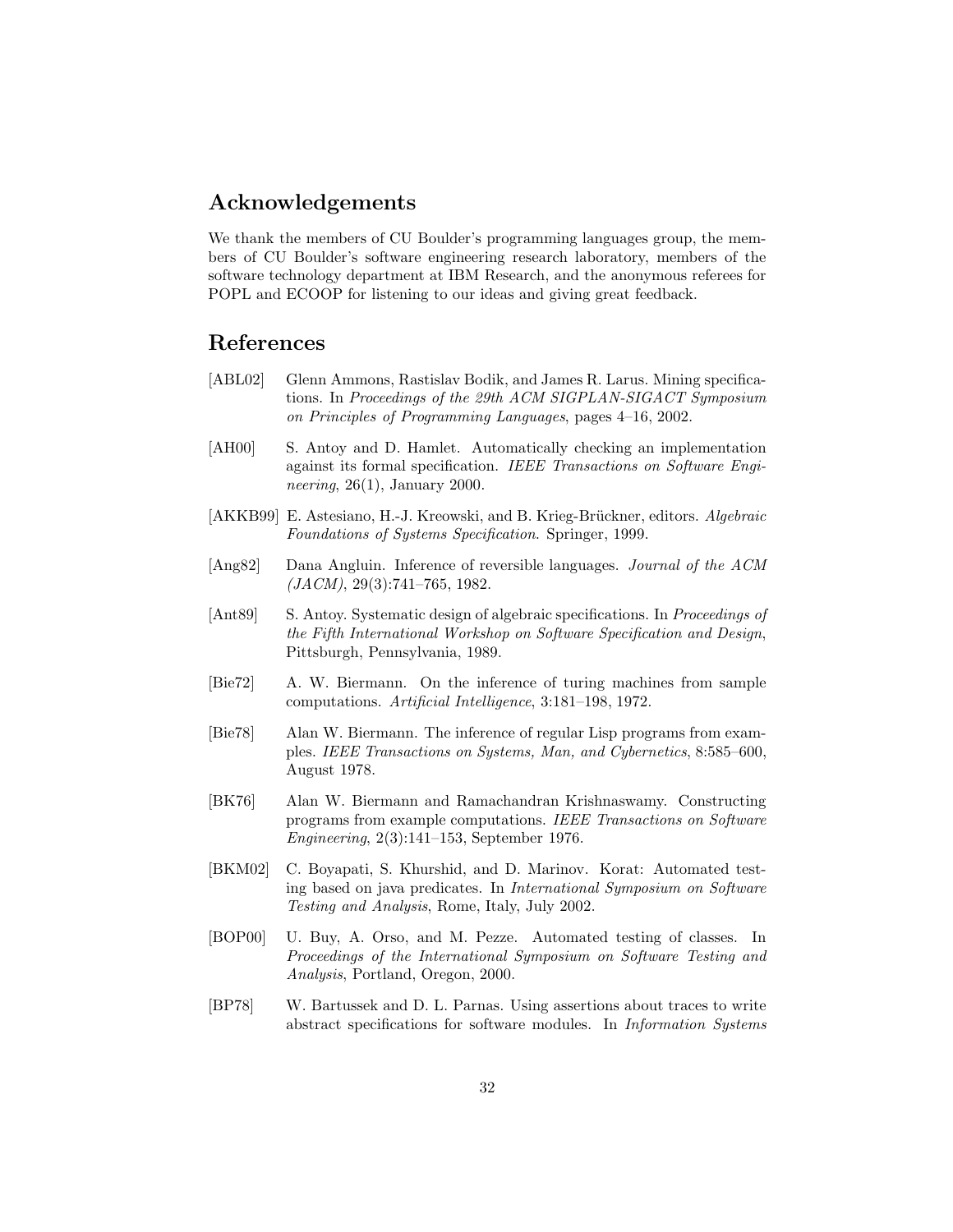Methodology: Proceedings, 2nd Conference of the European Cooperation in Informatics, Venice, October 1978; Lecture Notes in Computer Science, volume 65. Springer Verlag, 1978.

- [CTCC98] H. Y. Chen, T. H. Tse, F. T. Chan, and T. Y. Chen. In black and white: An integrated approach to class-level testing of object oriented programs. ACM Transactions on Software Engineering, 7(3), July 1998.
- [DDLE02] Nii Dodoo, Alan Donovan, Lee Lin, and Michael D. Ernst. Selecting predicates for implications in program analysis. http://pag.lcs.mit.edu/~mernst/pubs/invariants-implications.pdf, March 2002.
- [DF94] R. Doong and P. G. Frankl. The ASTOOT approach to testing objectoriented programs. ACM Transactions on Software Engineering, 3(2), April 1994.
- [ECGN00] Michael D. Ernst, Adam Czeisler, William G. Griswold, and David Notkin. Quickly detecting relevant program invariants. In Proceedings of the 22nd International Conference on Software Engineering, pages 449–458, June 2000.
- [ECGN01] Michael D. Ernst, Jake Cockrell, William G. Griswold, and David Notkin. Dynamically discovering likely program invariants to support program evolution. ACM Transactions on Software Engineering, 27(2):1–25, February 2001.
- [EGKN00] Michael D. Ernst, William G. Griswold, Yoshio Kataoka, and David Notkin. Dynamically discovering program invariants involving collections. TR UW-CSE-99-11-02, University of Washington, 2000. revised version of March 17, 2000.
- [Ern00] Michael D. Ernst. Dynamically Discovering Likely Program Invariants. PhD thesis, University of Washington, 2000.
- [GH78] J. V. Guttag and J. J. Horning. The algebraic specification of abstract data types. Acta Informatica, 10:27–52, 1978.
- [GHK<sup>+</sup>01] Todd L. Graves, Mary Jean Harrold, Jung-Min Kim, Adam Porter, and Gregg Rothermel. An empirical study of regression test selection techniques. ACM Transactions on Software Engineering and Methodology  $(TOSEM)$ , 10(2):184-208, 2001.
- [GMH81] J. Gannon, P. McMullin, and R. Hamlet. Data-abstraction implementation, specification and testing. ACM Transactions on Programming Languages and Systems, 3(3):211–223, 1981.
- [Gri81] David Gries. The science of programming. Texts and monographs in computer science. Springer-Verlag, 1981.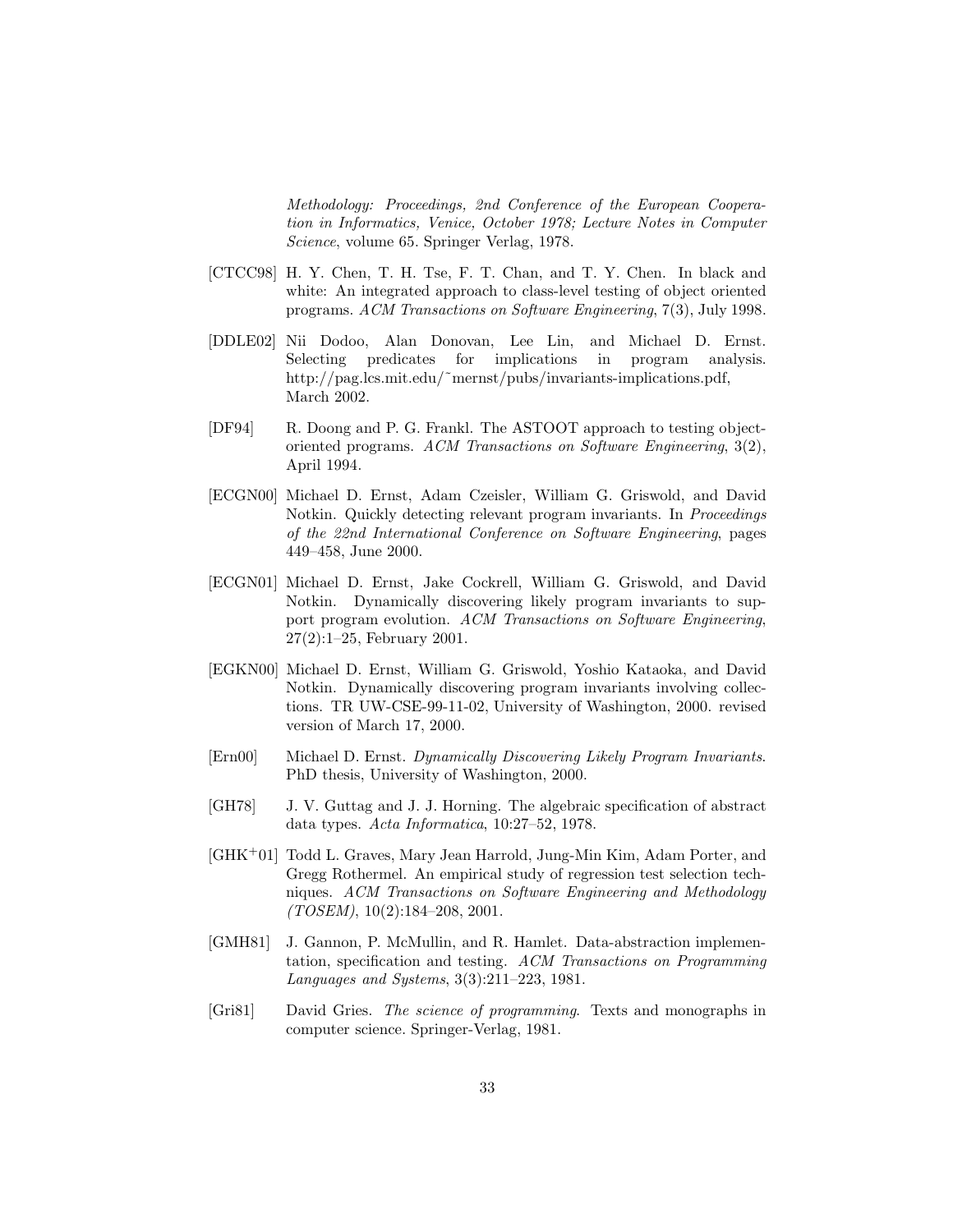- [Har75] Steven Hardy. Synthesis of Lisp functions from examples. In Proceedings of the Fourth International Joint Conference on Artificial Intelligence, pages 240–245, 1975.
- [HD03] Johannes Henkel and Amer Diwan. Discovering algebraic specifications from Java classes. In Luca Cardelli, editor, ECOOP 2003 - Object-Oriented Programming, 17th European Conference, Darmstadt, July 2003. Springer.
- [HD04a] Johannes Henkel and Amer Diwan. Case study: Debugging a discovered specification for java.util.arraylist by using algebraic interpretation. Technical Report CU-CS-970-04, University of Colorado at Boulder, 2004.
- [HD04b] Johannes Henkel and Amer Diwan. A tool for writing and debugging algebraic specifications. In International Conference on Software Engineering (ICSE), 2004.
- [HHG90] Richard Helm, Ian M. Holland, and Dipayan Gangopadhyay. Contracts: specifying behavioral compositions in object-oriented systems. In Proceedings of the European conference on object-oriented programming on Object-oriented programming systems, languages, and applications, pages 169–180. ACM Press, 1990.
- [HL89] Ivo Van Horebeek and Johan Lewi. Algebraic specifications in software engineering: an introduction. Springer-Verlag, 1989.
- [HL02] Sudheendra Hangal and Monica S. Lam. Tracking down software bugs using automatic anomaly detection. In Proceedings of the International Conference on Software Engineering, pages 291–301, May 2002.
- [HME] Michael Harder, Benjamin Morse, and Michael D. Ernst. Specification coverage as a measure of test suite quality. Septermber 25, 2001.
- [Hoa69] C. A. R. Hoare. An axiomatic basis for computer programming. Communications of the ACM, 12(10):576–580, 1969.
- [HS96] M. Hughes and D. Stotts. Daistish: Systematic algebraic testing for OO programs in the presence of side-effects. In Proceedings of the International Symposium on Software Testing and Verification, San Diego, California, 1996.
- [JS01] R. Janicki and E. Sekerinski. Foundations of the trace assertion method of module interface specification. ACM Transactions on Software Engineering, 27(7), July 2001.
- [KEGN01] Yoshio Kataoka, Michael D. Ernst, William G. Griswold, and David Notkin. Automated support for program refactoring using invariants. In International Conference on Software Maintenance, Florence, Italy, 2001.